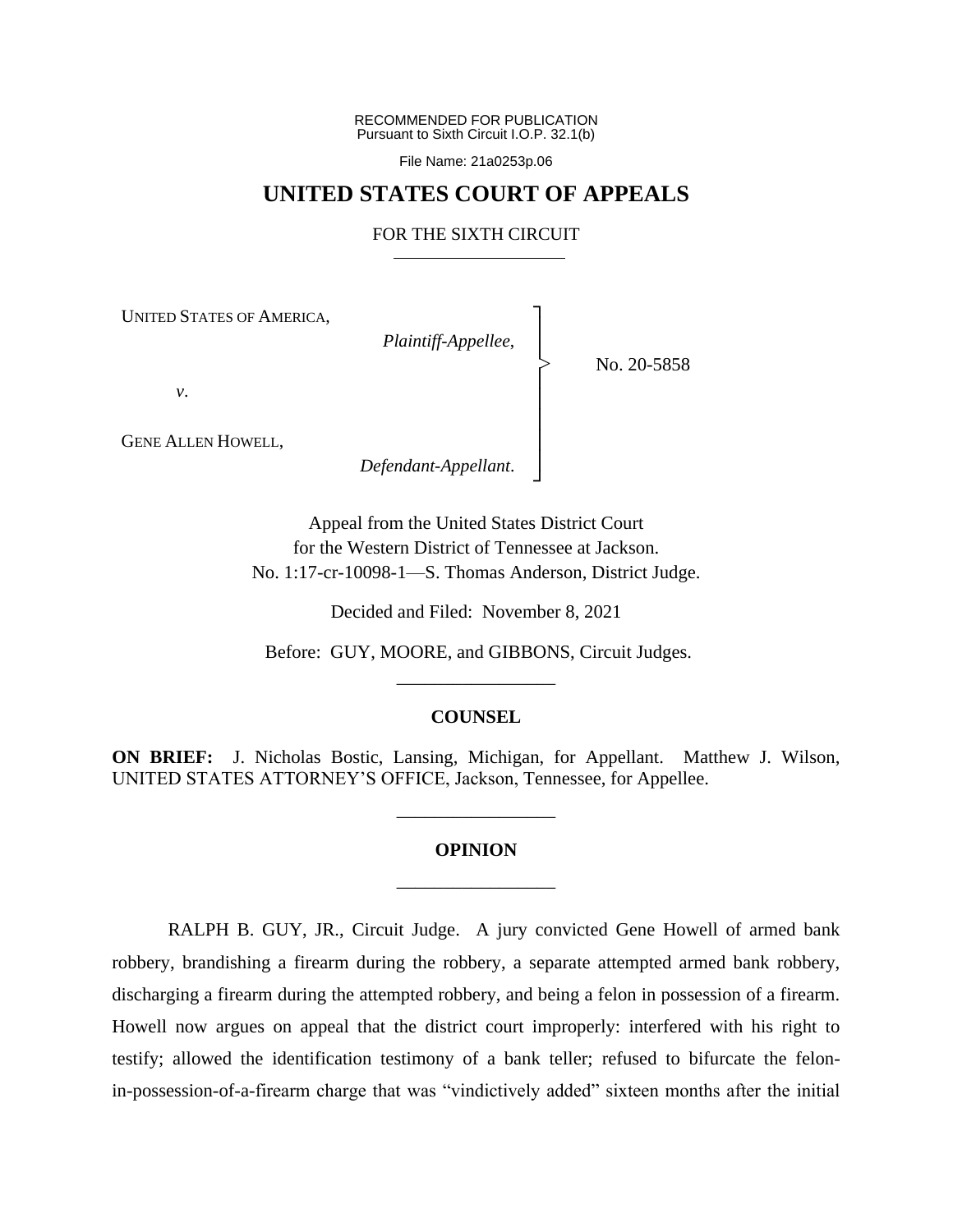indictment; applied the base offense level for attempted first-degree murder; and imposed a twolevel offense enhancement because a victim was "physically restrained." Finding no reversible error, we AFFIRM.

I.

# A.

In 2017, defendant Howell's girlfriend was Janet Nicole Thompson. She testified for the government at Howell's trial. Thompson had pleaded guilty to aiding and abetting Howell in the successful robbery of a bank in Finger, Tennessee, on August 25, 2017, and aiding and abetting Howell in the attempted robbery of a bank in Reagan, Tennessee, on October 14, 2017. Security cameras at each bank recorded the events (without audio), and the video footage was shown to the jury.**<sup>1</sup>**

*The Finger Bank Robbery*. Thompson told the jury that in August 2017 she and Howell were unemployed and homeless. They were staying with friends, in hotels, or in their car. The day before the Finger bank robbery, Howell hid food in the woods, and took Thompson to a stolen side-by-side utility vehicle, which he hot-wired to start. The next morning, Howell gave Thompson "strict instructions" to follow him while he drove the side-by-side to a store, turn off her phone, and then meet him later at a familiar spot in the woods. Thompson did just that.

That same day, August 25, 2017, security cameras at a bank in Finger, Tennessee, recorded a lone man as he robbed the bank, while wearing full-body camouflage, a full-face camouflage ski mask, sunglasses, and black gloves. The security video shows that the robber arrived at the bank in a side-by-side utility vehicle and parked close to the bank's entrance. The bank manager, sixty-seven-year-old Dianne Talbott, and two tellers were working that day. Shortly after 9:00 a.m., the robber entered the bank and walked to the teller's counter, where Talbott was standing. He dropped some white garbage bags on the counter, pointed a handgun at Talbott, and demanded cash. The two tellers quickly came to assist. While waving his gun at the three employees and threatening to shoot them, the robber yelled at the tellers to get the

**<sup>1</sup>**The government submitted the video recordings to this court.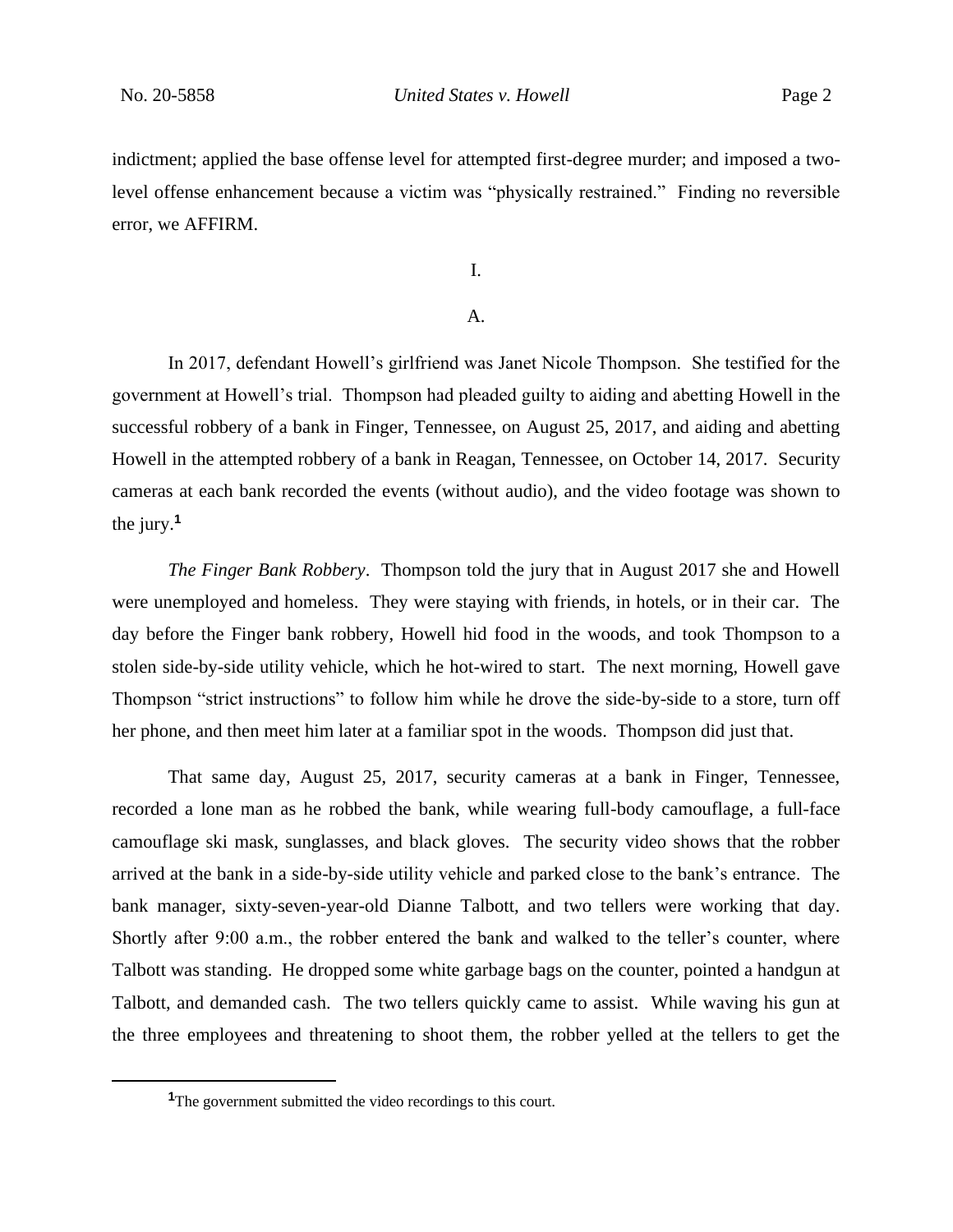money from their cash drawers. After the employees scrambled to put the cash in the bags, the robber demanded money from the vault and commanded Talbott to lie on the floor. Referring to Talbott, the robber told the tellers that "if y'all don't hurry up, I'm fixing to kill this bitch." They complied and the robber left the bank with about \$43,274.00. The robber was in the bank for a total of about seventy seconds.

Thompson testified that after she had waited in the woods near Finger for approximately thirty to forty-five minutes, Howell jumped in her Jeep wearing camouflage. He threw a bag in the back, stashed a handgun under the Jeep's gearbox, and told Thompson to drive. Howell changed his clothes and directed Thompson to a place in the woods, where Howell buried a bag. Thompson then drove to a gas station where Howell disposed of the clothes he had worn. The next stop was Howell's 10:00 a.m. court appearance. Thompson later picked up Howell, and the two went to retrieve the bag Howell had buried.**<sup>2</sup>**

Later, Howell paid cash for a hotel room in Mississippi, where he told Thompson the details of the Finger bank robbery. Howell said there were three women in the bank and mentioned that one was the mother of their high school teacher, John Talbott. Howell recounted that he called Ms. Talbott "a stubborn bitch" because "she refused to give him the money," and "she fell on the floor" and screamed when "he threatened to shoot her."

Thompson noted that Howell had "money that he did not have before," which he kept inside a lockbox. Despite being unemployed, after the robbery Howell paid off traffic tickets, paid a deposit and the first month of rent on a house, and quickly purchased a car, rims, tires for Thompson's Jeep, brake pads, a camera system, a stereo, a speaker, tennis shoes, glasses and contact lenses for Thompson, furniture, and methamphetamine—all of which Howell paid for with cash.

*The Reagan Bank Robbery*. Thompson testified that soon Howell had spent all the money from the Finger robbery, so she and Howell began driving around West Tennessee to look for another bank to rob. Howell eventually settled on a bank in Reagan, Tennessee.

<sup>&</sup>lt;sup>2</sup>On that same day, an evidence technician with the FBI processed the stolen side-by-side, which had been found by law enforcement. He took samples from the vehicle for DNA analysis, and the results showed "moderate support" that the samples included Howell's DNA.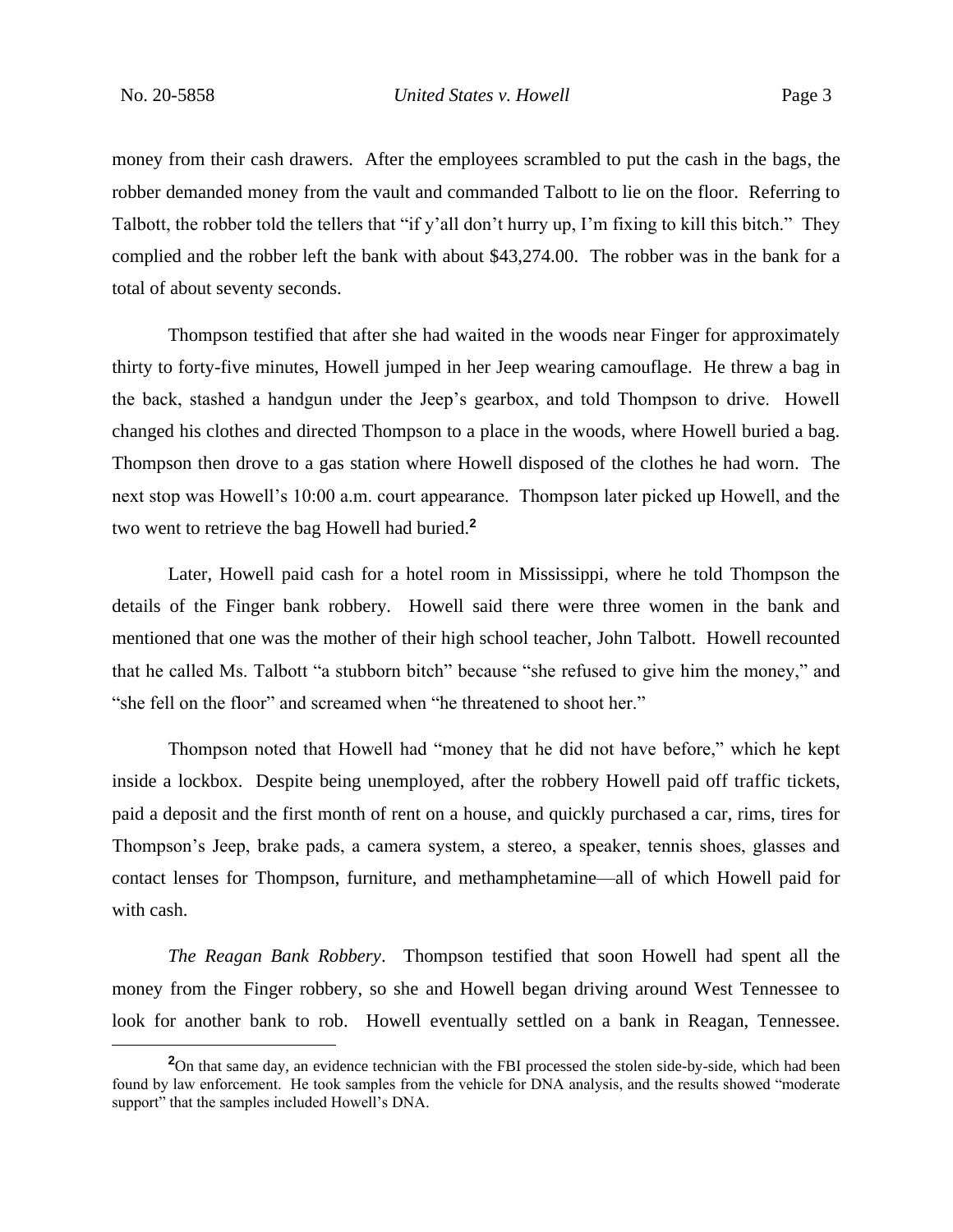On October 14, 2017, Thompson dropped Howell off near the target bank. Thompson testified that Howell had a pistol and was wearing khaki pants, a Nike jacket that he had turned inside out, black gloves, shoe polish on his face, and a mask.

On the morning of October 14, 2017, security cameras at a bank in Reagan recorded a man as he attempted to rob the bank, while wearing khaki pants, a black jacket, black gloves, sunglasses, and a full-face camouflage ski mask. The bank manager (Teresa Camper) and her co-worker had just walked into the enclosed teller area when the robber entered the bank and went to the locked door next to the teller's window and tried opening it. The robber pointed his gun at the small window in the door as he peered through it at Camper and yelled twice "open the damn door." Visibly frustrated, the robber ran to the teller's window and pointed his gun at one of the women. He ran back to the door and looked through its window, before stepping back and firing a shot at the door window. Camper and her co-worker got down on floor and crawled to the end of the bank as the robber fled. The robber was in the bank for about thirty seconds.

Thompson told the jury that she picked Howell up, and he told her that the robbery "went bad" and that "he didn't get any money." Howell also told Thompson he had "shot the gun at the glass, because they would not open the door." They then traveled to Mississippi, where Thompson and Howell were arrested after a traffic stop on October 24, 2017. In the vehicle, police found a loaded Springfield .45 caliber pistol, a Taurus 9mm caliber pistol, and a box of .45 caliber ammunition in a bag behind Howell's seat. Law enforcement later recovered bullet fragments and an empty .45 caliber shell casing at the Reagan bank. An analyst with the FBI compared the spent shell casing found at the Reagan bank with the .45 caliber pistol found in Howell's possession and opined that the cartridge was fired from the same pistol.**<sup>3</sup>**

**<sup>3</sup>**Federal agents also searched Thompson's Jeep and the car Howell had purchased after the Finger robbery. In the Jeep, agents located a jacket, a camouflage mask, receipts and papers, and a round of .45 caliber ammunition. In Howell's car, agents located a pair of black gloves, another camouflage mask, a green bag with a dollar sign on it, a hotel receipt, records, and a round of 9mm ammunition. An officer testified that the jacket, masks, and clothes were consistent with those worn during the robberies.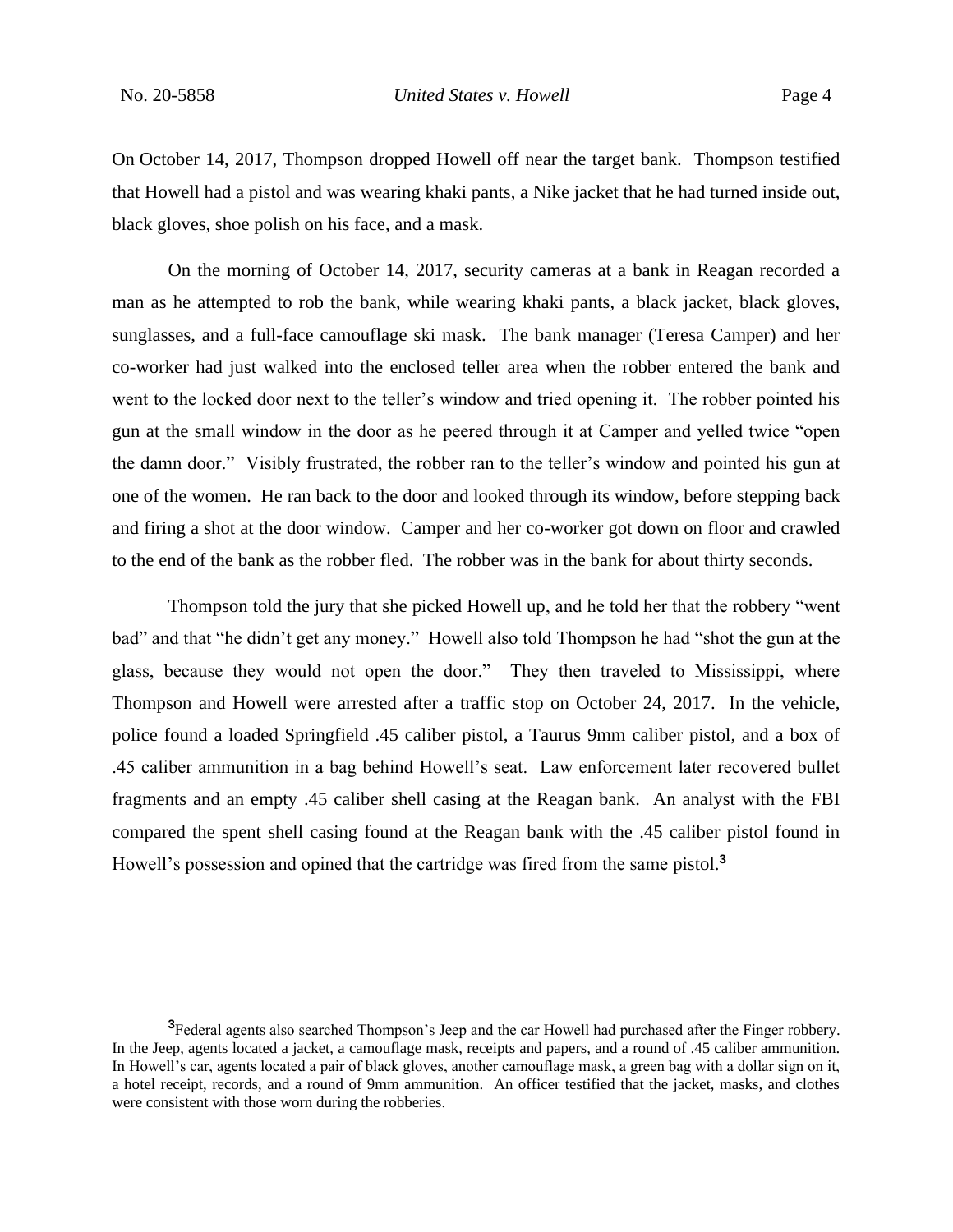B.

In a four-count indictment filed on November 20, 2017, Howell was initially charged with: two counts of bank robbery (or attempted bank robbery), with a dangerous weapon, in violation of 18 U.S.C. § 2113(a) and (d) (Counts 1 and 3); brandishing a firearm during the Finger bank robbery, in violation of 18 U.S.C. § 924(c)(1)(A)(i)-(ii) (Count 2); and discharging a firearm during the Reagan bank robbery, in violation of 18 U.S.C. §  $924(c)(1)(A)(i)$ -(iii) (Count 4). About sixteen months later, on April 1, 2019, the government filed a superseding indictment, adding Count 5 for being a felon in possession of a firearm and ammunition, in violation of 18 U.S.C. § 922(g)(1). After the Supreme Court decided *Rehaif v. United States*, 139 S. Ct. 2191 (2019), the government filed a second superseding indictment on September 16, 2019, which added a knowledge allegation to Howell's § 922(g) charge to comply with *Rehaif.*

Howell then simultaneously filed three motions in limine. First, under Federal Rules of Evidence 609 and 404, Howell moved to prohibit the government from impeaching him with unspecified prior convictions.**<sup>4</sup>** Second, Howell asked the district court to bifurcate Count 5 (felon in possession of a firearm) because allowing the jury to learn of his prior convictions for Count 5 would cause prejudice to him that would substantially outweigh the probative value for Counts 1, 2, 3, and 4. Third, Howell moved to exclude bank manager Dianne Talbott's testimony identifying Howell as the Finger bank robber, arguing it is improper lay witness testimony under Federal Rules of Evidence 701 and 403.

In a written pretrial order, the district court denied Howell's motion to exclude Talbott's identification testimony, concluding that "[h]er testimony is admissible." After the jury was selected, the court took up Howell's other two motions. The government informed the court that Howell stipulated to knowing he was a convicted felon for purposes of § 922(g) under Count 5, but the district court decided to take under advisement Howell's motion regarding his prior convictions because "it may depend on whether Mr. Howell testifies. And quite frankly if he does testify, what he testifies to." The court denied Howell's motion to bifurcate Count 5.

**<sup>4</sup>**The government, in its response to Howell's motion, identified Howell's 2016 felony conviction for aggravated assault and his 2004 misdemeanor conviction for theft.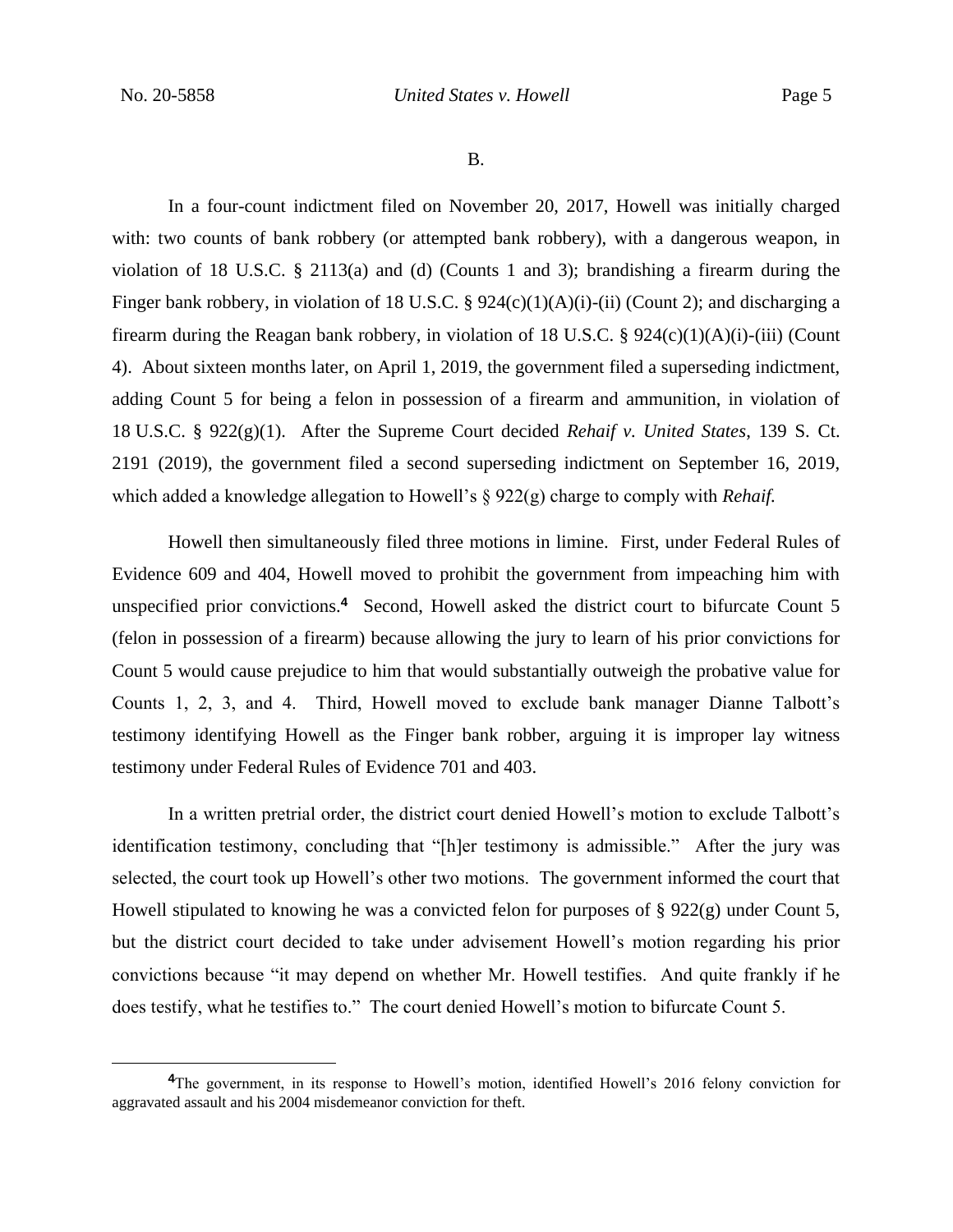After the government presented its case in chief, the jury was briefly excused. Howell acknowledged under oath that he understood his right to testify or not testify, stated that he did not wish to testify, and affirmed that he made the decision "freely and voluntarily." Howell presented no evidence. The jury found Howell guilty on all five counts and made special findings that Howell brandished a gun at the Finger bank robbery and discharged a gun at the Reagan bank robbery.

#### C.

At sentencing, the district court (over Howell's objections) applied: (1) a two-level enhancement under USSG  $\S 2B3.1(b)(4)(B)$ , for "physically restrain [ing]" a person "to facilitate commission of the offense"; and (2) the cross-reference at USSG § 2K2.1(c)(1)(A), to then apply the higher offense level for attempted first-degree murder under  $\S 2A2.1(a)(1)$ . Consistent with Howell's presentence report (PSR), the district court determined that with Howell's total combined offense level of 34 and criminal history category of IV, the advisory Sentencing Guidelines yielded a range of 210 to 262 months of imprisonment for Counts 1, 3, and 5, followed by a consecutive 84 months of imprisonment on Count 2, and a consecutive 120 months of imprisonment on Count 4. The total sentencing range was 414 to 466 months. After considering the 18 U.S.C. § 3553(a) sentencing factors, the district court sentenced Howell to a total of 466 months of imprisonment, followed by 5 years of supervised release.

Howell timely appealed.

II.

Howell assigns five errors to the district court: Three errors relate to his trial, and two errors concern the sentence the district court imposed. We consider each in turn.

III.

A.

Howell contends the district court interfered with his constitutional right to testify at trial because the court concluded that, unless and until Howell decided to testify, the court would not rule on Howell's motion in limine to prohibit the government from using his prior convictions to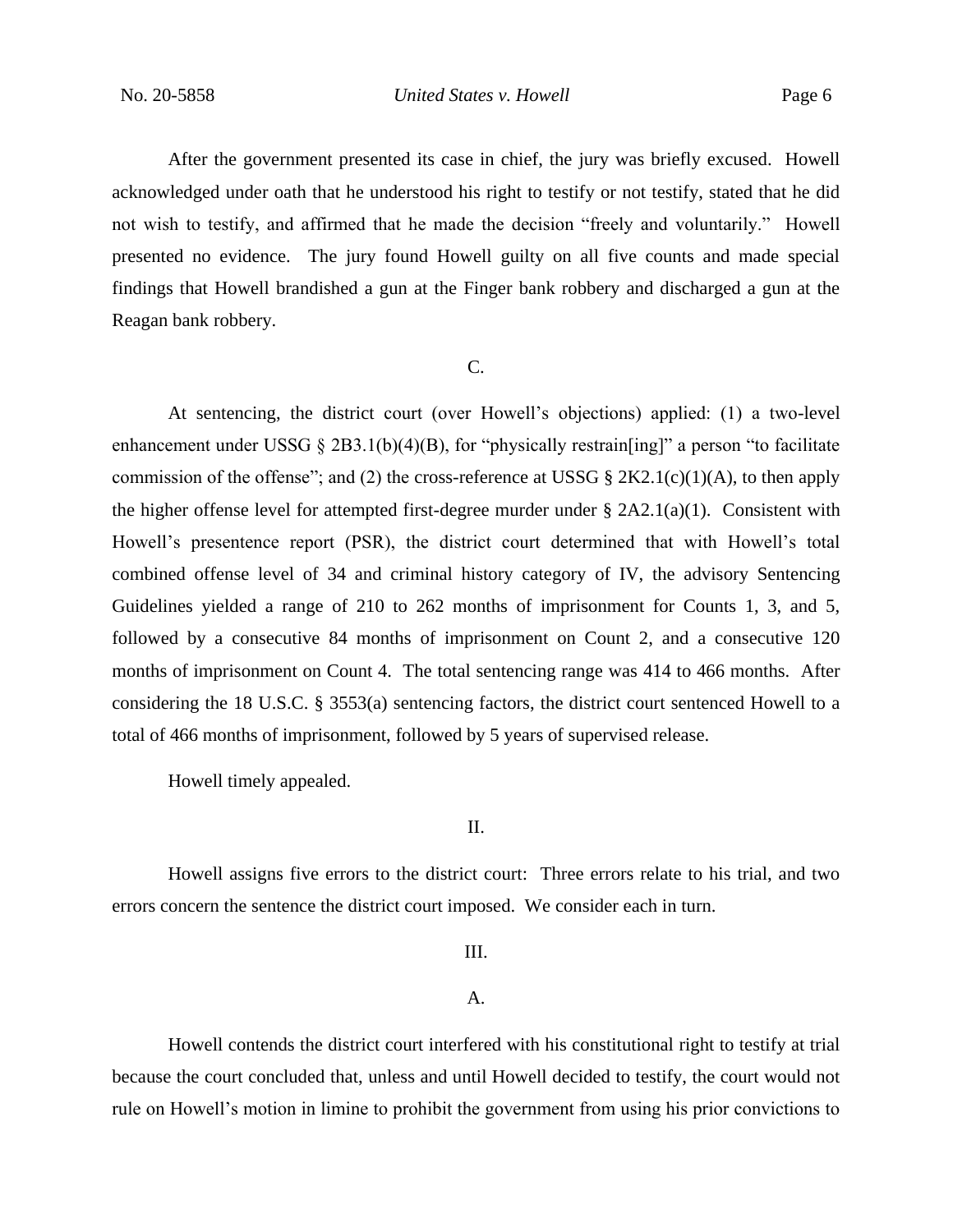impeach him under Federal Rules of Evidence 609(a)-(b) and 404. But that claim is unreviewable because Howell did not testify.

The Supreme Court's decision in *Luce v. United States*, 469 U.S. 38 (1984), is all but dispositive of the issue. There, the district court denied the defendant's motion in limine to preclude the government from using his prior controlled substance conviction to impeach him under Rule 609, and the defendant did not testify at trial. 469 U.S. at 39-40. The Court concluded that the district court's in limine ruling was unreviewable on appeal. *Id.* at 40-41. The Court held that "to raise and preserve for review the claim of improper impeachment with a prior conviction, a defendant must testify." *Id.* at 43. Thus, because Howell opted not to testify, he forfeited any challenge to the district court's ruling, including the decision to reserve its ruling. *See United States v. Gunter*, 551 F.3d 472, 483 (6th Cir.) (collecting cases), *cert. denied*, 558 U.S. 871 (2009); *United States v. Books*, 914 F.3d 574, 577, 579-80 (7th Cir.), *cert. denied*, 139 S. Ct. 2682 (2019).

Howell's rejoinder is that *Luce* does not control because this case involves the district court's refusal to issue a pre-testimonial ruling on his motion. Although it appears Howell is correct that this court has not addressed this precise situation, we see no reason why Howell's distinction makes any difference. The fact remains that "the [appellate] court must know the precise nature of the defendant's testimony, which is unknowable when, as here, the defendant does not testify." *Luce*, 469 U.S. at 41. Even a defendant's "proffer of testimony"— which Howell never offered—"is no answer" because the actual "trial testimony could . . . differ from the proffer." *Id.* at 41 n.5. If an appellate court cannot review an evidentiary ruling unless the defendant testifies, then it likewise cannot review the district court's decision to reserve its ruling on the issue when the defendant does not testify.

Nothing precludes a district judge from reserving an in limine ruling. The reality is that an in limine ruling is "not binding on the trial judge, and the judge may always change [their] mind during the course of a trial." *Ohler v. United States*, 529 U.S. 753, 758 n.3 (2000). That is true "even if nothing unexpected happens at trial." *Luce*, 469 U.S. at 41-42. Thus, the most Howell could have gained from the district court ruling on his motion was a tentative sense of protection on cross-examination—a fleeting benefit that could be revoked at any moment.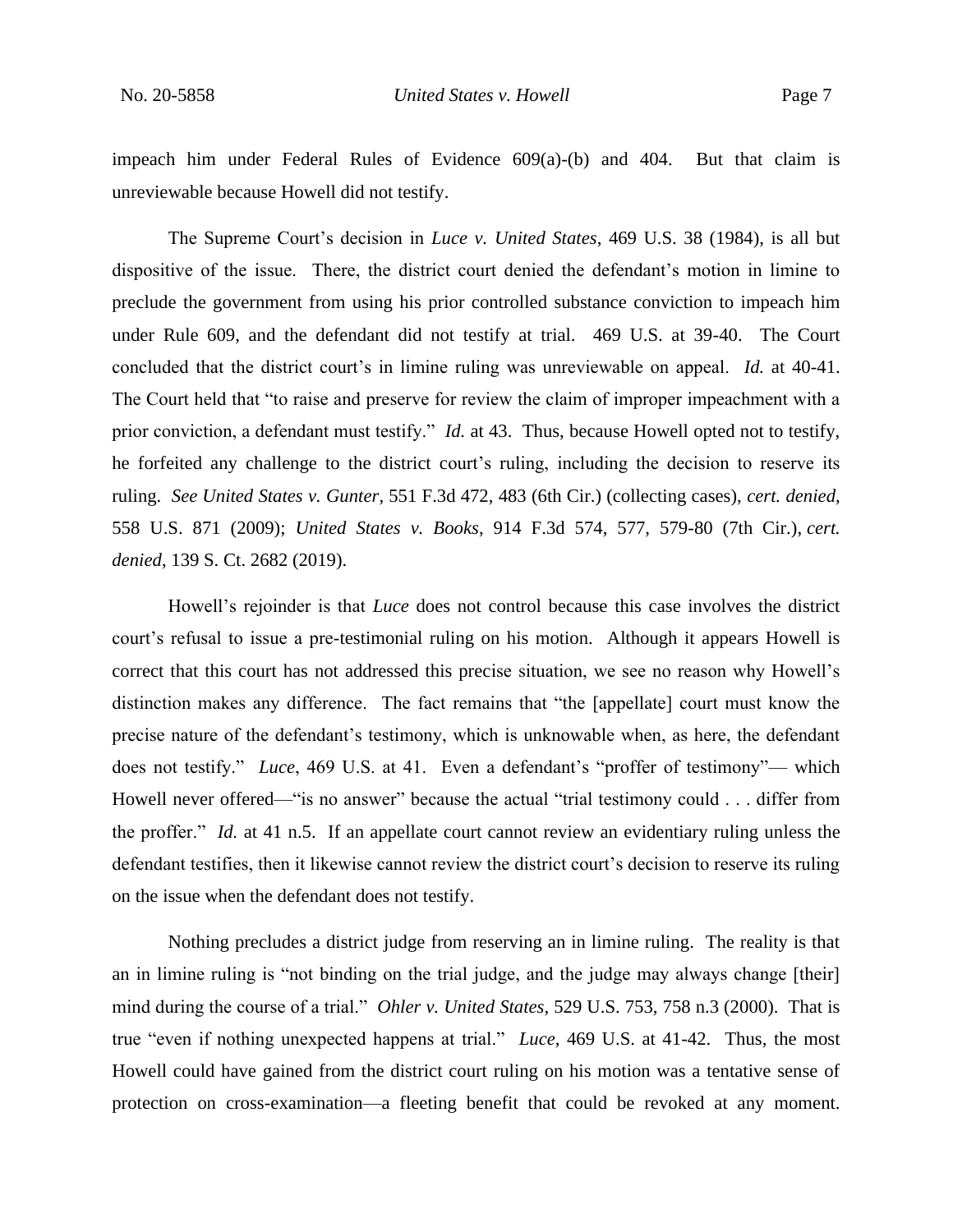For that reason, reserving ruling on a pretrial motion until a defendant testifies does not affect the decision to testify any more than an adverse ruling. The defendant still "must decide whether or not to take the stand" and risk "impeachment by prior convictions"; and *if the defendant testifies*, the government still "must choose whether or not to impeach" the defendant with a prior conviction and "risk possible reversal on appeal from its use." *Ohler*, 529 U.S. at 757-58. It is not unconstitutional to "require the defendant to weigh such pros and cons in deciding whether to testify" under the "normal rules of trial." *Ohler*, 529 U.S. at 759-60 (citation omitted).**<sup>5</sup>**

Although the possibility of being "subject to impeachment by the use of a prior conviction" on cross-examination, in some sense, "may *deter* a defendant from taking the stand," that possibility does not amount to a constitutional violation because such circumstances do "not *prevent* [a defendant] from taking the stand." *Id*. at 759 (emphasis added); *cf. Nevada v. Jackson*, 569 U.S. 505, 509 (2013). Accordingly, the district court did not obstruct Howell from exercising his constitutional right to testify.

#### B.

Howell also challenges the denial of his motion in limine to exclude the identification testimony of Dianne Talbott, the Finger bank manager. He contends the testimony was improper lay opinion testimony under Federal Rule of Evidence 701. We review for abuse of discretion and will "reverse only where the district court's erroneous admission of evidence affects a substantial right of the party." *United States v. White*, 492 F.3d 380, 398 (6th Cir. 2007) (citing FED. R. EVID. 103(a)). No reversible error occurred here.

A fundamental rule of evidence is that "[a] witness may testify to a matter only if evidence is introduced sufficient to support a finding that the witness has personal knowledge of the matter." FED. R. EVID. 602. In conjunction with that principle, Rule 701 states that when "a witness is not testifying as an expert" under Rule 702, "testimony in the form of an opinion is limited" in that it must be: (1) "rationally based on the witness's perception"; (2) "helpful to

**<sup>5</sup>** "Only when the government exercises its option to elicit the testimony is an appellate court confronted with a case where, under the normal rules of trial, the defendant can claim the denial of a substantial right if in fact the district court's in limine ruling proved to be erroneous." *Ohler*, 529 U.S. at 759; *see Luce*, 469 U.S. at 41; FED. R. EVID. 103(a).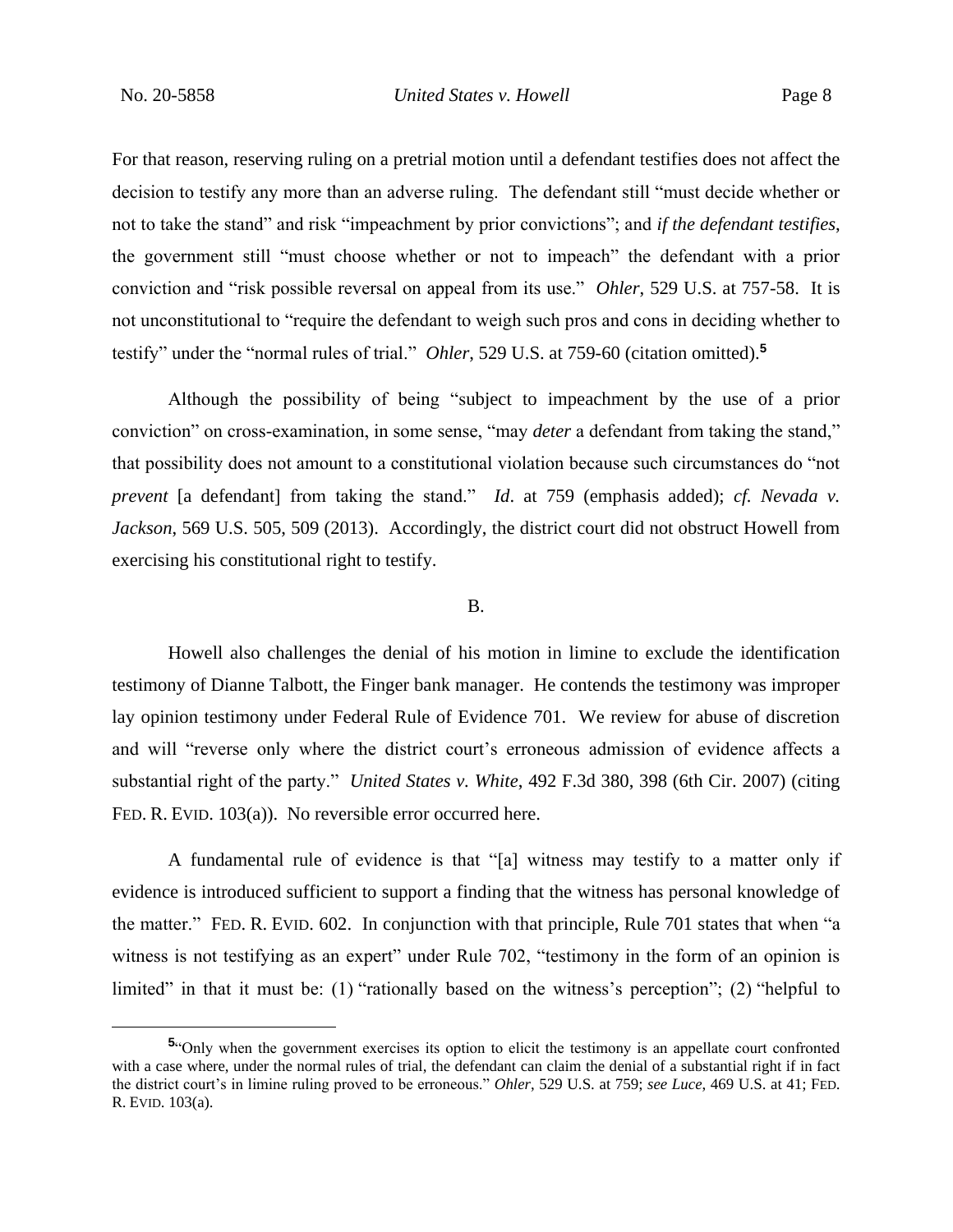clearly understanding the witness's testimony or to determining a fact in issue"; and (3) "not based on scientific, technical, or other specialized knowledge within the scope of Rule 702." FED. R. EVID. 701. "The party offering the testimony under Rule 701"—in this case, the government —"must establish that all three requirements are satisfied." *United States v. Gyamfi*, 805 F.3d 668, 672 (6th Cir. 2015).

Howell does not challenge Talbott's first-hand account of the Finger bank robbery. Rather, he takes issue with Talbott's testimony identifying him as the Finger bank robber based upon what she learned after the robbery. In particular, Talbott testified on direct examination, "I could tell it was a man, but that was all. I was so frightened. You know, I wasn't even paying any attention to the voice really. But I knew it was a man." (PageID 672). Next, the following exchanged occurred.

- Q. Okay. You mentioned this man pointing the gun at you and threatening to kill you. Was he doing the same with the other ladies?
- A. Oh, he was, he was threatening all of us. But I'm not sure, but I think I'm the only one he threatened to kill.
- Q. What did you take from that?
- A. *Well, it just -- it felt like he knew me*. You know, not -- *of course, I didn't know who it was*. But I felt like *once they found out who robbed the bank, that I would know them.*
- Q. Okay. Was there a later occasion where you were with your husband and you came to a realization about who robbed you?
- A. Well, on the -- in October, I can't recall the date, it's 14th, 15th, something in there --
- Q. Talking about 2017?
- A. Yes. Yes. My husband and I were sitting on a Saturday morning eating breakfast and watching the news. . . . And the news come on about the bank in Reagan being robbed, or attempted robbery. And I looked, I looked at the film on TV, and I looked at my husband, I said, that is our bank robber right there. *Of course, I didn't know who it was, but I knew same MO, same everything.*
- Q. Okay. Now the defendant, Gene Howell, do you know him?
- A. I do.
- Q. Tell these folks how you know him?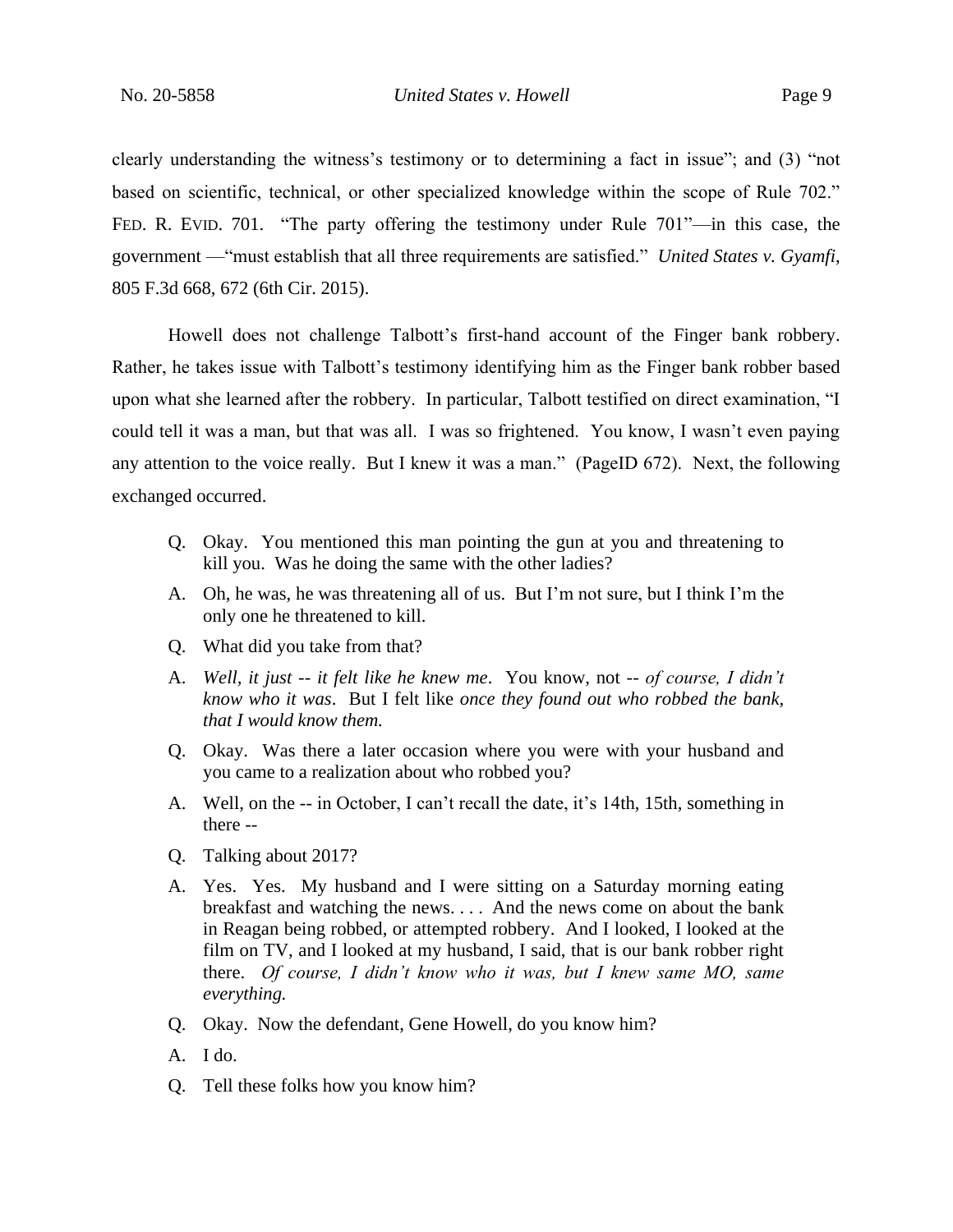- A. I know him through his deceased wife.
- Q. Okay. Had he come in your bank at one time?
- A. He had. He had.
- Q. How many times would you say he came in the bank?
- A. I'm not sure. I know *he may have come in with her once or so*. But after she passed he came in and asked me to open him an account up. . . . [A]s it turned out I couldn't help him. But before he left, I hugged him and wished him well, you know. Told him, you know, that I think about him, because they have two children.
- Q. Okay. Was this -- what would you say, months before or a couple of years before the robbery?
- A. It was just right after his wife passed.
- Q. Okay.
- A. I think she passed I'm not sure what year she passed in. But it's been quite a bit before the bank robbery.**<sup>6</sup>**
- Q. All right. *Did you learn that the defendant had been arrested for the bank robberies*?
- A. *I did*.
- Q. Okay. Putting everything together --
- A. It made a lot of sense to me.
- Q. Okay.
- A. You know.
- Q. *Do you believe he's the one that robbed* --
- A. *I do. I do*.

(PageID 673-76 (emphasis added)).**<sup>7</sup>** On cross-examination, the speculative nature of Talbott's testimony was further revealed.

<sup>&</sup>lt;sup>6</sup>According to the PSR, Howell's wife died about two years and ten months before the Finger bank robbery. (R. 163, ¶ 139.)

**<sup>7</sup>**Howell was not required to "make a contemporaneous objection" to Talbott's testimony because he raised the "evidentiary challenge in a motion in limine and the trial court ruled against [Howell] in an 'an explicit and definitive ruling' that [was] not 'conditioned upon any other circumstances or evidence.'" *United States v. Ford*, 761 F.3d 641, 653 (6th Cir. 2014) (quoting *United States v. Brawner*, 173 F.3d 966, 970 (6th Cir. 1999)); *see also*  FED. R. EVID. 103(b); *United States v. Nixon*, 694 F.3d 623, 628 (6th Cir. 2012). In denying Howell's motion in limine, the district court acknowledged that Talbott's testimony at trial would include that: she could not identify the person who robbed the Finger bank when initially interviewed by police; "she was watching the news and, after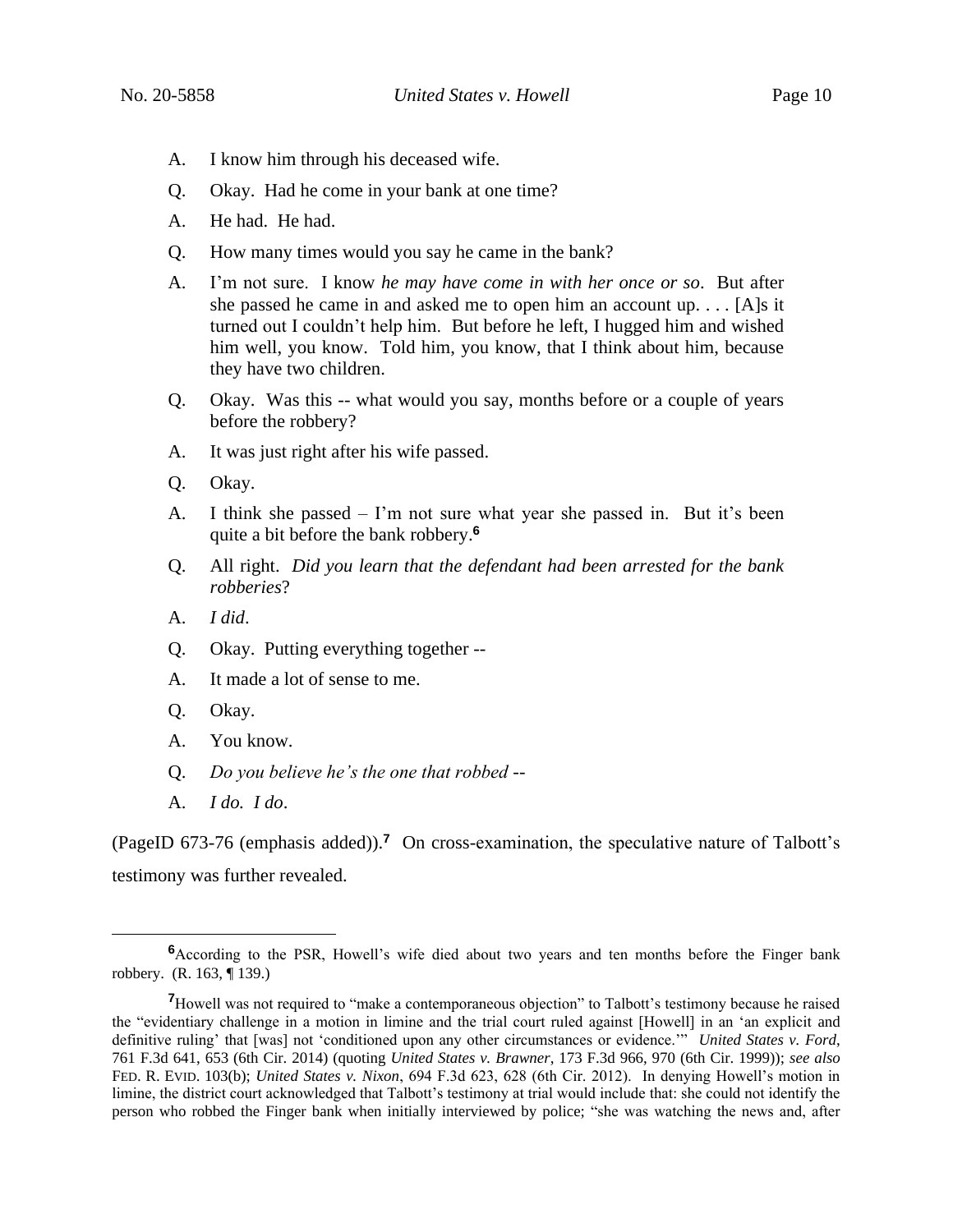- Q. And, Ms. Talbott, were you able to identify the defendant when you were questioned by law enforcement when this robbery happened?
- A. *No*. It's like I told them, *I couldn't see anything. He had everything covered*. I was frightened. I just knew it was a male. But it felt really personal. It felt like he targeted me. And *I told them, I said, I don't know who that was.* But *when they catch him, I feel like I will know them*. I feel like they have been in this bank before.

(PageID 684-85 (emphasis added)).

Talbott's identification of Howell was not "rationally based on [her] perception[s]." FED. R. EVID. 701(a). "The function of lay opinion testimony is to 'describ[e] something that the jurors could not otherwise experience for themselves by drawing upon the witness's sensory and experiential observations that were made as a first-hand witness to a particular event.'" *United States v. Kilpatrick*, 798 F.3d 365, 379 (6th Cir. 2015) (quoting *United States v. Freeman*, 730 F.3d 590, 595 (6th Cir. 2013)). "When a witness has not identified the objective bases for [their] opinion, the proffered opinion obviously fails completely to meet the requirements of Rule 701, first because there is no way for the court to assess whether it is rationally based on the witness's perceptions, and second because the opinion does not help the jury but only tells it in conclusory fashion what it should find." *United States v. Hampton*, 718 F.3d 978, 981 (D.C. Cir. 2013) (brackets omitted) (quoting *United States v. Rea*, 958 F.2d 1206, 1216 (2d Cir. 1992)).

Here, Talbott did not identify Howell based on any objective perceptions from during the robbery or the one alleged occasion when she had encountered Howell nearly three years before the robbery. She did not offer any descriptive nexus between her alleged prior encounter with Howell and what she perceived about the robber, such as "size," "weight," "manner of conduct," or voice. *See* FED. R. EVID. 701 advisory committee's note to 2000 amendments (citation omitted). Talbott admitted she could not see the robber's identifying features. The bottom line is that Talbott "didn't know who [the robber] was" until she learned law enforcement had arrested Howell for the bank robberies. (PageID 673-76).

seeing the pictures of the [Reagan bank] robber, she told her husband that the robber in that incident was the same person that robbed her bank"; and "*once she learned that [Howell] had been arrested and charged with the two bank robberies*, she was certain that he was the person who robbed her bank in August because she knows him." (PageID 321 (emphasis added)). The district court definitively ruled that Talbott would "be allowed to testify as to why she believes [Howell] is the bank robber." *Id.*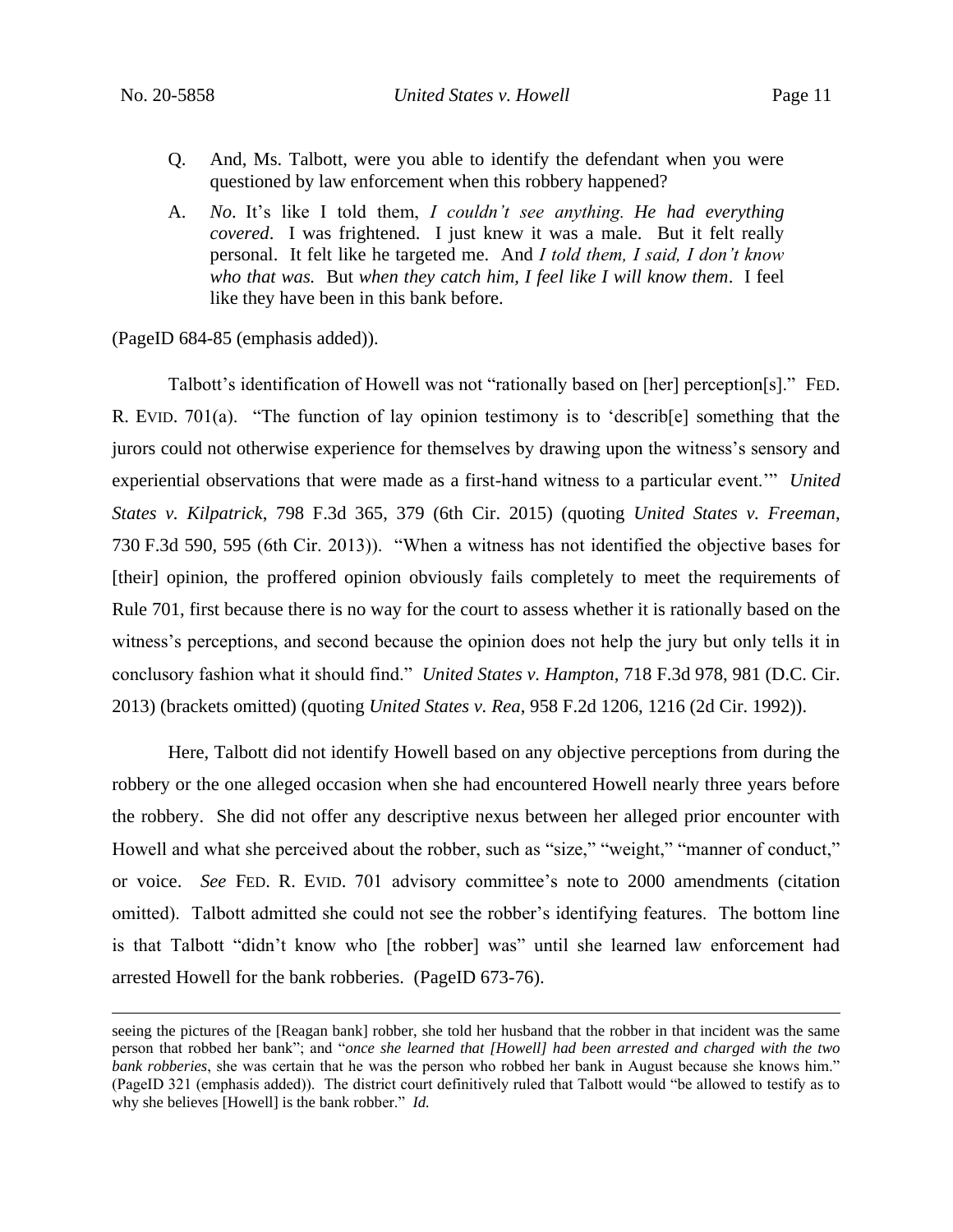Talbott's testimony was also not "helpful" to the jury. FED. R. EVID. 701(b). "[L]ay opinion identification testimony is helpful to the determination of whether a suspect depicted in a photograph is the defendant where there is some basis for concluding that the witness is more likely to correctly identify the defendant from the photograph than is the jury." *United States v. Dixon*, 413 F.3d 540, 545 (6th Cir. 2005) (cleaned up) (holding that identification testimony was properly excluded). Talbott's testimony that Howell was the Finger bank robber was based on putting together what she saw on the news about the Reagan bank robbery, the fact that the Finger and Reagan bank robbers had the "same MO," and that Howell had been arrested for the bank robberies. The jury can do that much. "It is not 'helpful' when a witness, lay or expert, forms conclusions for a jury that the jurors are competent to reach on their own." *Kilpatrick*, 798 F.3d at 380 (citing *Freeman*, 730 F.3d at 597).

"Nor is it helpful for a lay opinion witness to speculate or to repeat previously-admitted evidence that requires no explanation." *Id.* That is, "a lay witness may not explain to a jury what inferences to draw . . . because this crosses the line from evidence to argument." *Id.* at 381 (cleaned up) (quoting *Freeman*, 730 F.3d at 598); *see also United States v. Earls*, 704 F.3d 466, 472-73 (7th Cir. 2012) ("Rule 701 does not extend so far as to allow a witness to serve as the thirteenth juror and compare two pieces of evidence that are already available to the jury."); *United States v. Jett*, 908 F.3d 252, 271-72 (7th Cir. 2018) (case agent's lay testimony about changes in defendant's appearance between time search warrant was executed and time of trial was not helpful to jurors, who could observe surveillance footage of disguised bank robbers, because agent's testimony did not provide sufficient detail about length and manner of his interactions with defendant, which appeared to be "fleeting").

But reversal is not warranted because any error in allowing Talbott's testimony was harmless. *See United States v. Kettles*, 970 F.3d 637, 644-45 (6th Cir. 2020); FED. R. CRIM. P. 52(a); FED. R. EVID. 103(a). Under any harmless-error test for evidentiary errors, the error alleged here did not "affect the outcome," nor can we say that it "substantially swayed" the verdict. *See Kettles*, 970 F.3d at 644-45 (citations omitted); *Kotteakos v. United States*, 328 U.S. 750, 765 (1946). This is because, even without Talbott's testimony, there was "overwhelming" evidence of Howell's guilt admitted at trial. *Kettles*, 970 F.3d at 645; *White*, 492 F.3d at 405.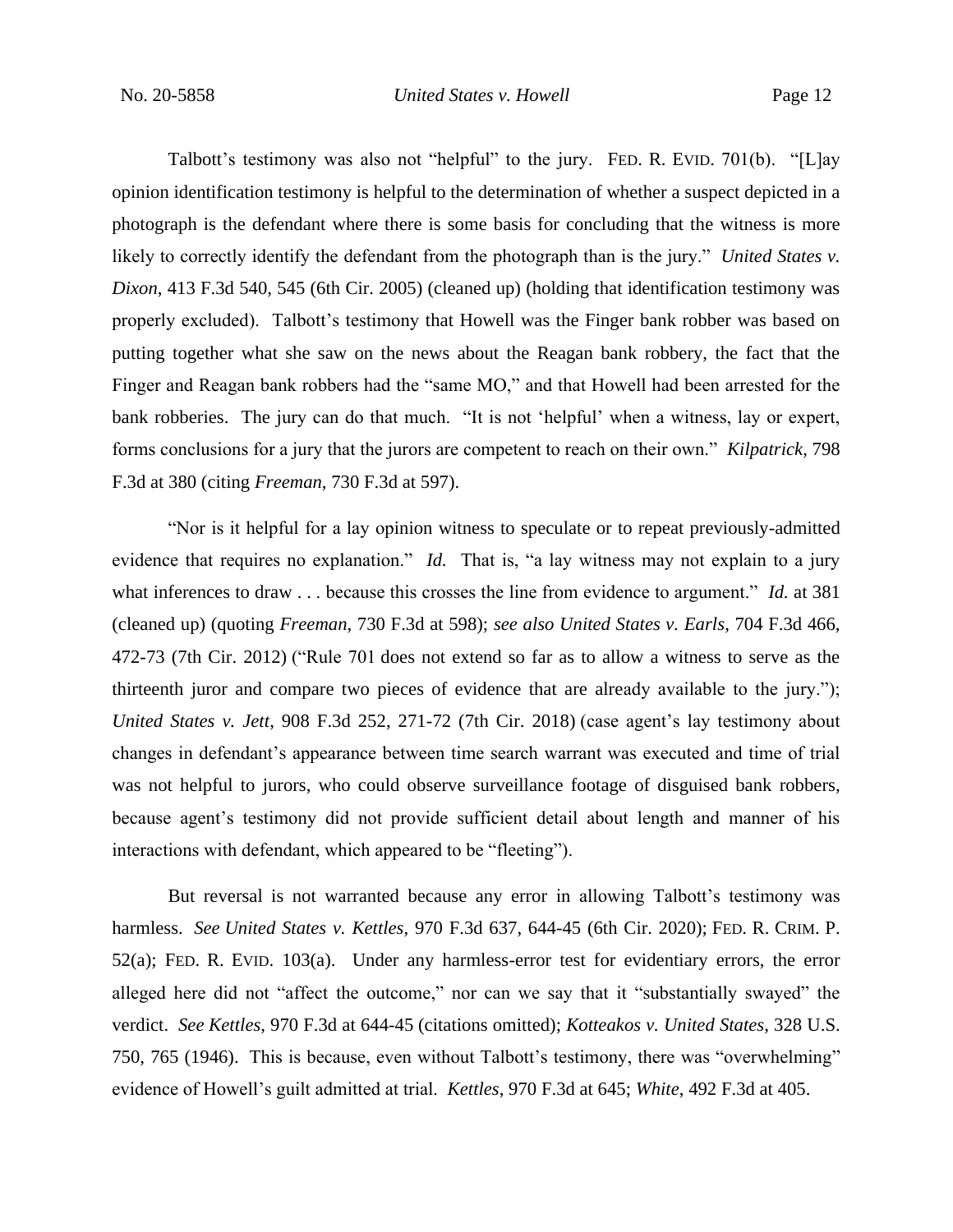In this case, the jury: heard Howell's accomplice, Thompson, testify that Howell admitted to committing the Finger bank robbery; heard her step-by-step account of Howell's actions before and after the robbery, including that Howell was wearing a camouflage mask and clothing and driving a side-by-side utility vehicle; saw that the bank's security videos corroborated Thompson's testimony; had receipts and heard testimony of Howell's exorbitant purchases immediately following the robbery, despite having no job; and had a report showing "moderate support" for Howell's DNA on samples taken from the side-by-side vehicle. Moreover, the district court specifically instructed the jury on Talbott's testimony and the various concerns surrounding identifications, such as visibility, the observational time frame, whether she had seen Howell before, and whether she initially failed to make an identification of Howell.

In these circumstances, any error in allowing Talbott's identification testimony was harmless.

#### C.

Next, Howell argues that the district court erred in denying his motion in limine to sever the charge in Count 5, violation of 18 U.S.C. §  $922(g)(1)$  for being a felon in possession of a firearm. Howell maintains this is so because the inclusion of Count 5 caused the jury to learn that he was a convicted felon and the government "vindictively added" Count 5 roughly sixteen months after filing the initial indictment. Both arguments are meritless.

# 1.

"We review the denial of a motion for severance under an abuse of discretion standard." *United States v. Tran*, 433 F.3d 472, 477 (6th Cir. 2006). Whether a joinder of charges in the indictment was appropriate "is determined by the allegations on the face of the indictment." *Thomas v. United States*, 849 F.3d 669, 675 (6th Cir. 2017). Joinder of offenses is permitted if the offenses are: (1) "of the same or similar character"; (2) "based on the same act or transaction"; or (3) "connected with or constitute parts of a common scheme or plan." FED. R. CRIM. P. 8(a). The second and third grounds for joinder embrace this case.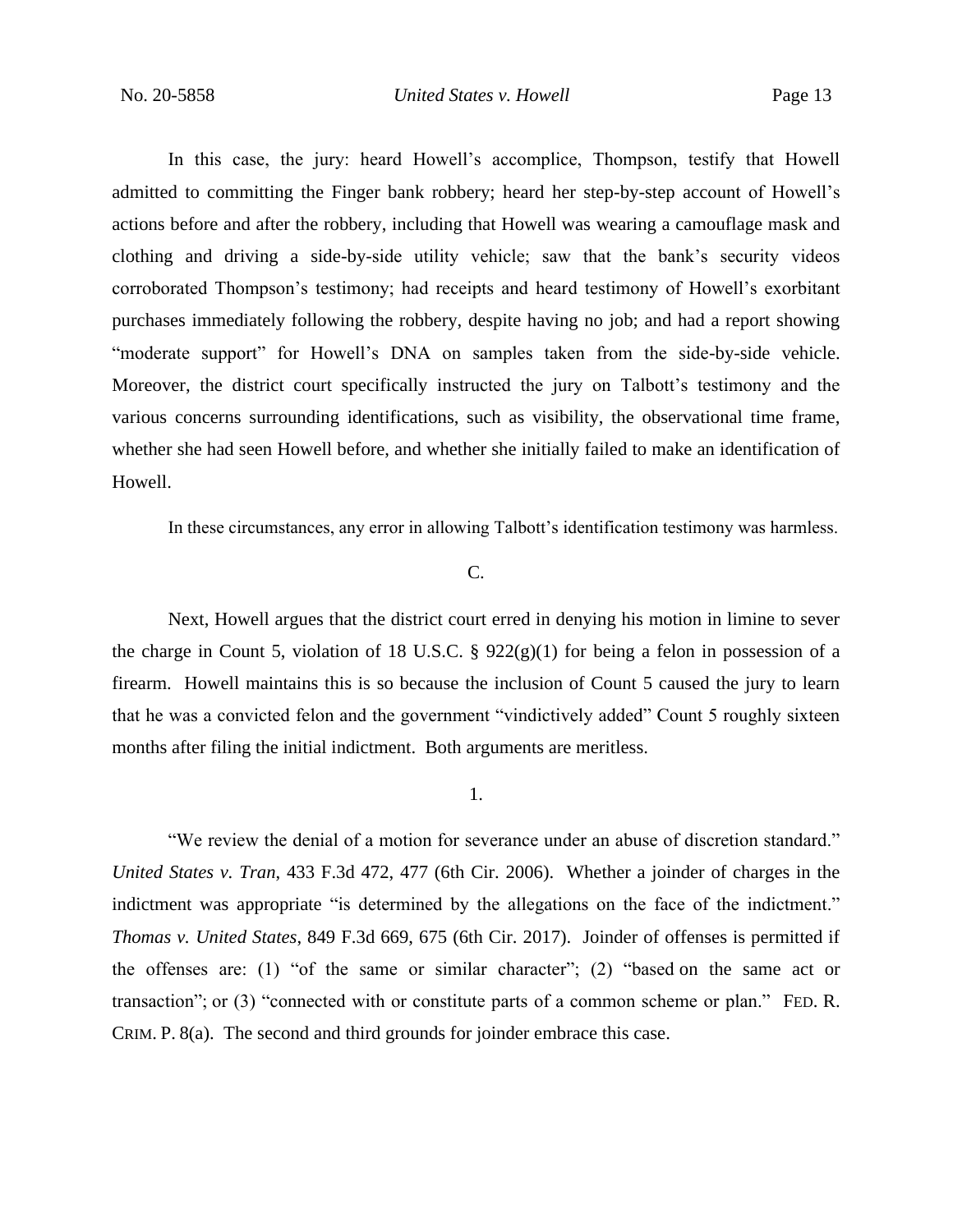There is no doubt that the felon-in-possession charge, the armed robbery charges, and the  $§$  924(c)(1)(A) charges for brandishing and discharging a gun are all intimately connected and essentially the "same act." As the indictment shows, the guns here were "tools" Howell used in committing the other offenses, making joinder appropriate. *See United States v. Chavis*, 296 F.3d 450, 459 (6th Cir. 2002). Federal Rule of Criminal Procedure 8(a) does not require exact parity. Indeed, we have held that joinder of a felon-in-possession charge and robbery charge was proper where the defendant purchased a shotgun "three days after the armed robbery and shooting," and the shotgun was purchased "with the proceeds of the armed robbery for the purpose of protecting property also bought with the same proceeds." *Thomas*, 849 F.3d at 675. Because the nexus is stronger here, joinder of Howell's felon-in-possession charge did not violate Rule 8(a).

Notwithstanding that joinder is proper, any prejudice to Howell would be harmless. FED. R. CRIM. P. 52(a); *see United States v. Locklear*, 631 F.3d 364, 369 (6th Cir. 2011). "An error involving misjoinder 'affects substantial rights' and requires reversal only if the misjoinder results in actual prejudice because it had substantial and injurious effect or influence in determining the jury's verdict." *United States v. Lane*, 474 U.S. 438, 449 (1986) (quoting *Kotteakos*, 328 U.S. at 776); *see also* FED. R. CRIM. P. 14; *Zafiro v. United States*, 506 U.S. 534, 538-39 (1993) (holding that a court "should grant a severance under Rule 14 only if there is a serious risk that a joint trial would compromise a specific trial right . . . or prevent the jury from making a reliable judgment about guilt or innocence"); *accord Tran*, 433 F.3d at 478.

"[T]he danger of prejudice resulting from improper propensity inferences can be reduced significantly," when, as in this case, the district court issues "proper curative instructions" for the jury to "consider separately . . . the evidence that relates to each charge." *See Chavis*, 296 F.3d at 461-62 (citing *Lane*, 474 U.S. at 450 n.13). Moreover, Howell's "stipulation of a prior felony minimizes the possibility of any prejudice based on the subject matter of the prior crime." *United States v. Atchley*, 474 F.3d 840, 853 (6th Cir. 2007). And the mere fact that the jury knew Howell was a felon did not have a "substantial" influence on the jury because, as explained, the evidence of Howell's guilt on the other charges was "overwhelming." *See Locklear*, 631 F.3d at 369; *Chavis*, 296 F.3d at 463.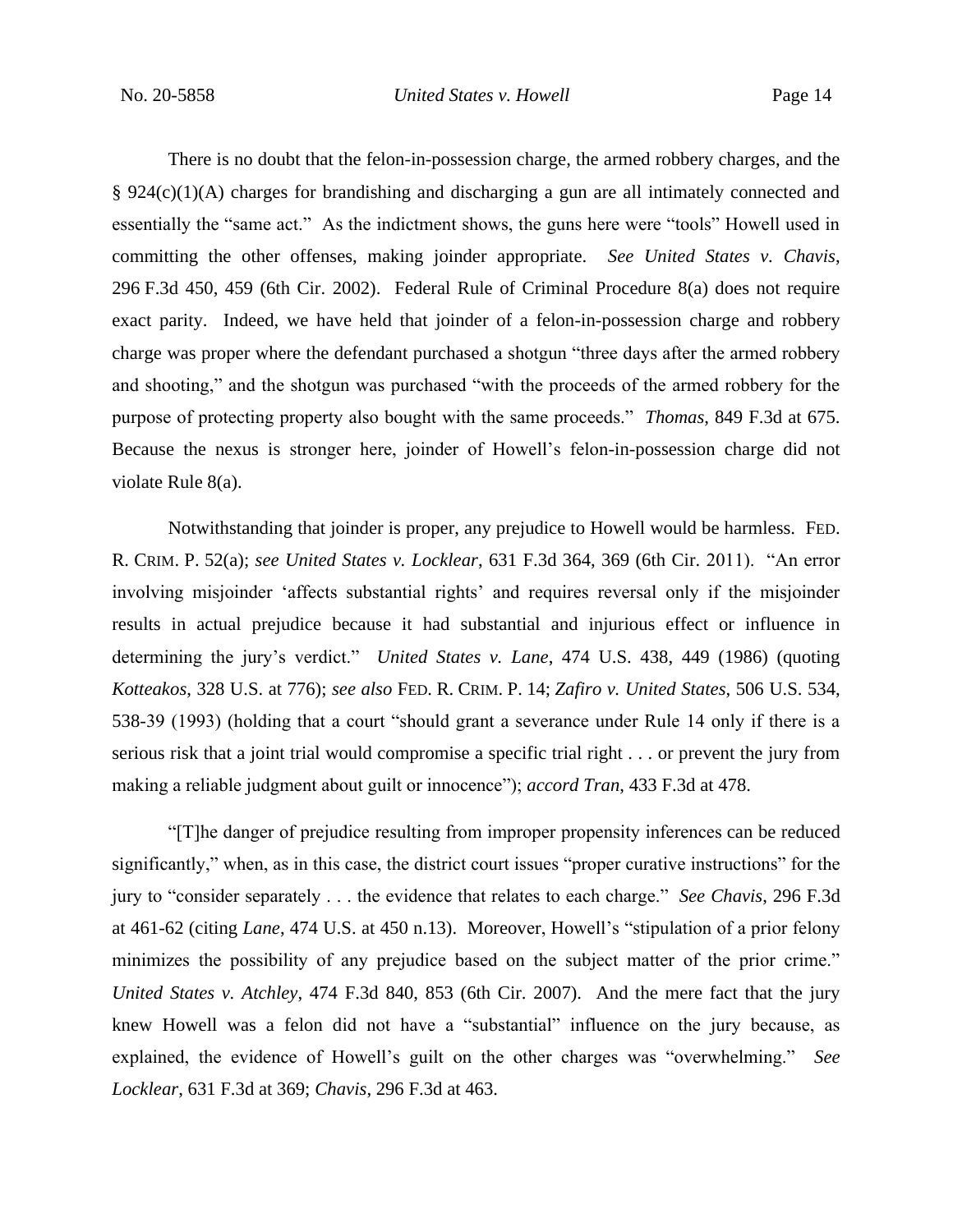2.

That leaves Howell's contention that the sixteen-month delay in joining Count 5 shows that it was "vindictively added." Howell admits the issue was not raised before the district court, so our review is under the plain-error standard. *United States v. Meda*, 812 F.3d 502, 510 (6th Cir. 2015). Howell has not satisfied that standard.

To prevail under plain-error review, Howell must "show (1) error (2) that 'was obvious or clear,' (3) that 'affected defendant's substantial rights' and (4) that 'affected the fairness, integrity, or public reputation of the judicial proceedings.'" *United States v. Vonner*, 516 F.3d 382, 386 (6th Cir. 2008) (en banc) (citation omitted)); FED. R. CRIM. P. 52(b). Howell argues that the felon-in-possession offense in Count 5 triggered grouping, Count 5 was grouped with the armed robbery charge in Count 3, and the guideline for the felon-in-possession offense was used because it resulted in a greater offense level. While the government does not contest that the increased offense level affected Howell's substantial rights, *see United States v. Faulkner*, 926 F.3d 266, 275 (6th Cir. 2019), there was not an obvious error here.

"[S]o long as the prosecutor has probable cause . . ., the decision whether or not to prosecute, and what charge to file or bring before a grand jury, generally rests entirely in his discretion." *Wayte v. United States*, 470 U.S. 598, 607 (1985) (quoting *Bordenkircher v. Hayes*, 434 U.S. 357, 364 (1978)). Although the Due Process Clause protects an individual from being "punished for exercising a protected statutory or constitutional right," *United States v. Goodwin*, 457 U.S. 368, 372 (1982), it is also true that "the Due Process Clause is not offended by all possibilities of increased punishment . . . but only by those that pose a realistic likelihood of 'vindictiveness.'" *Id.* at 384 (quoting *Blackledge v. Perry*, 417 U.S. 21, 27 (1974)). To that end, a vindictive prosecution challenge requires a defendant to show that: "'(1) the prosecutor has some stake in deterring the [defendant's] exercise of his rights and (2) the prosecutor's conduct was somehow unreasonable,' then the district court may find that there is a 'reasonable likelihood of vindictiveness' and may presume an improper vindictive motive." *United States v. LaDeau*, 734 F.3d 561, 566 (6th Cir. 2013) (citation omitted). "The government bears the burden of rebutting the presumption with 'objective, on-the-record explanations' such as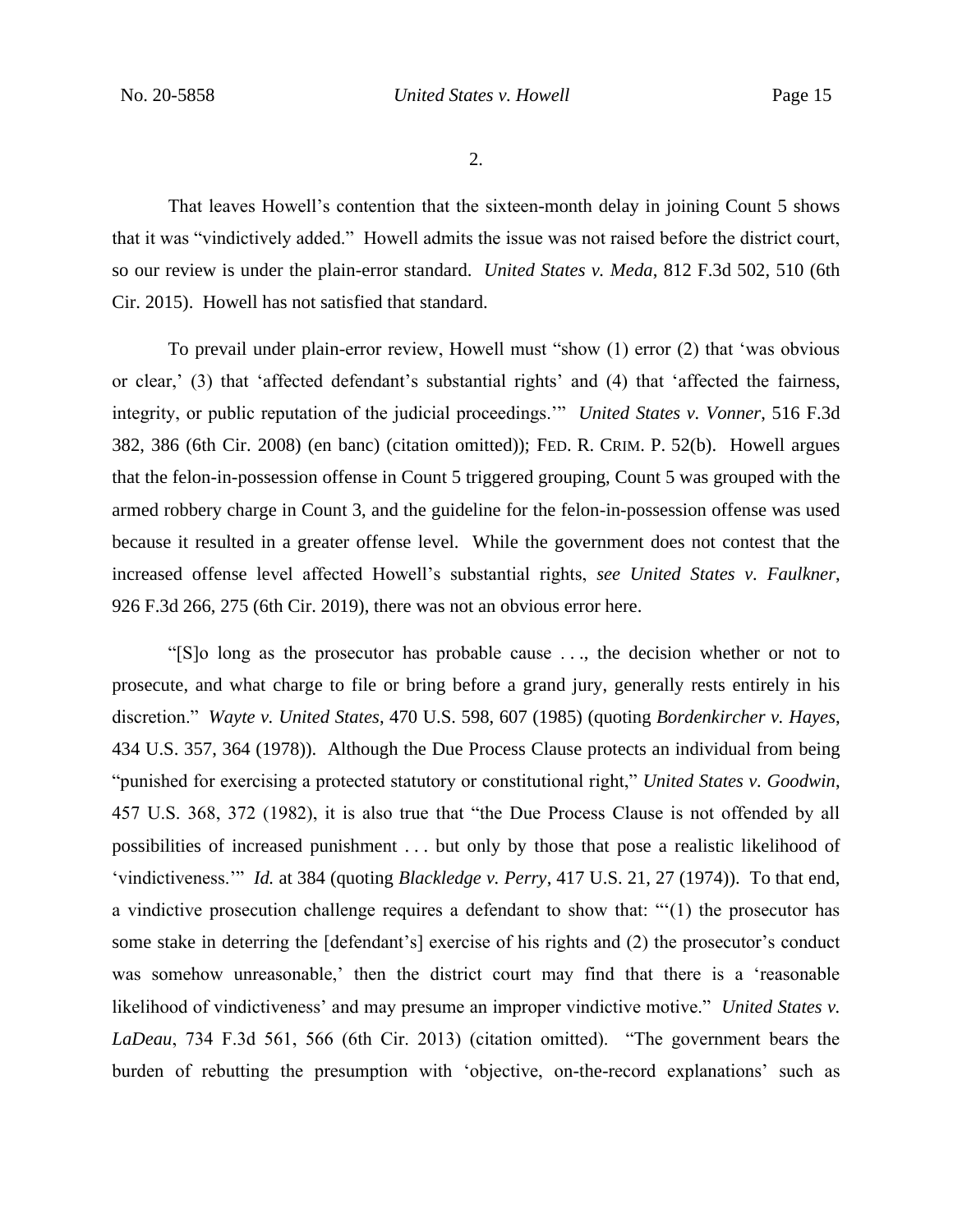'governmental discovery of previously unknown evidence' or 'previous legal impossibility.'" *Id.* (citation omitted).**<sup>8</sup>**

First, the presumption does not apply here because Howell has not shown how the prosecutor had any special stake in the proceeding. Between the time he was initially indicted and when Count 5 was added, Howell has not pointed to any pretrial rights he invoked or any motions that he filed that would reasonably provoke a vindictive response from the prosecutor. *See, e.g.*, *Goodwin*, 457 U.S. at 381; *LaDeau*, 734 F.3d at 568. Howell merely asserted his right to a jury trial by pleading not guilty on December 7, 2017—roughly fifteen months before Count 5 was added. But "[a] prosecutor has no 'personal stake' . . . and thus no reason to engage in 'self-vindication' upon a defendant's request for a jury trial." *Goodwin*, 457 U.S. at 383; *see Suarez*, 263 F.3d at 479. "A prosecutor should remain free before trial to exercise the broad discretion entrusted to him to determine the extent of the societal interest in prosecution." *Goodwin*, 457 U.S. at 382. In short, the "initial decision should not freeze future conduct." *Id.*

Because Howell has relied "only on his interpretation of the sequence of events" that led to the addition of Count 5, "we are not at liberty to speculate about what drove the government" to do so, and we "cannot assume that the government intentionally withheld charges against [Howell] for improper purposes." *Meda*, 812 F.3d at 511.

To be sure, this case is far afield from *United States v. LaDeau*, 734 F.3d 561 (6th Cir. 2013). There, the defendant was charged with possessing child pornography and successfully litigated a motion to suppress "crucial evidence," "thereby eviscerat [ing] the government's possession case." *Id.* at 564, 569. The government obtained a superseding indictment five days before trial, adding the defendant's brother as a codefendant and charging both with conspiracy to receive child pornography—charges that added a five-year mandatory minimum sentence and doubled the maximum sentence the defendant was previously facing. *Id*. at 564-65. The district

<sup>&</sup>lt;sup>8</sup>The government does not argue that it was "holding [the felon-in-possession charge] in abeyance as an inducement during plea bargaining." *United States v. Suarez*, 263 F.3d 468, 480 (6th Cir. 2001); *cf. LaDeau*, 734 F.3d at 569. Where that is the case, the result is straightforward: "[T]he prosecution may legitimately threaten to bring harsher charges in order to induce a defendant into pleading guilty, despite the fact that the harsher charges, if brought, might appear to penalize a defendant for exercising his right to trial." *LaDeau*, 734 F.3d at 569 (citing *Bordenkircher*, 434 U.S. at 363-65). Here, however, the government affirmatively avows "there was no threat in this case." (Appellee Br. 25).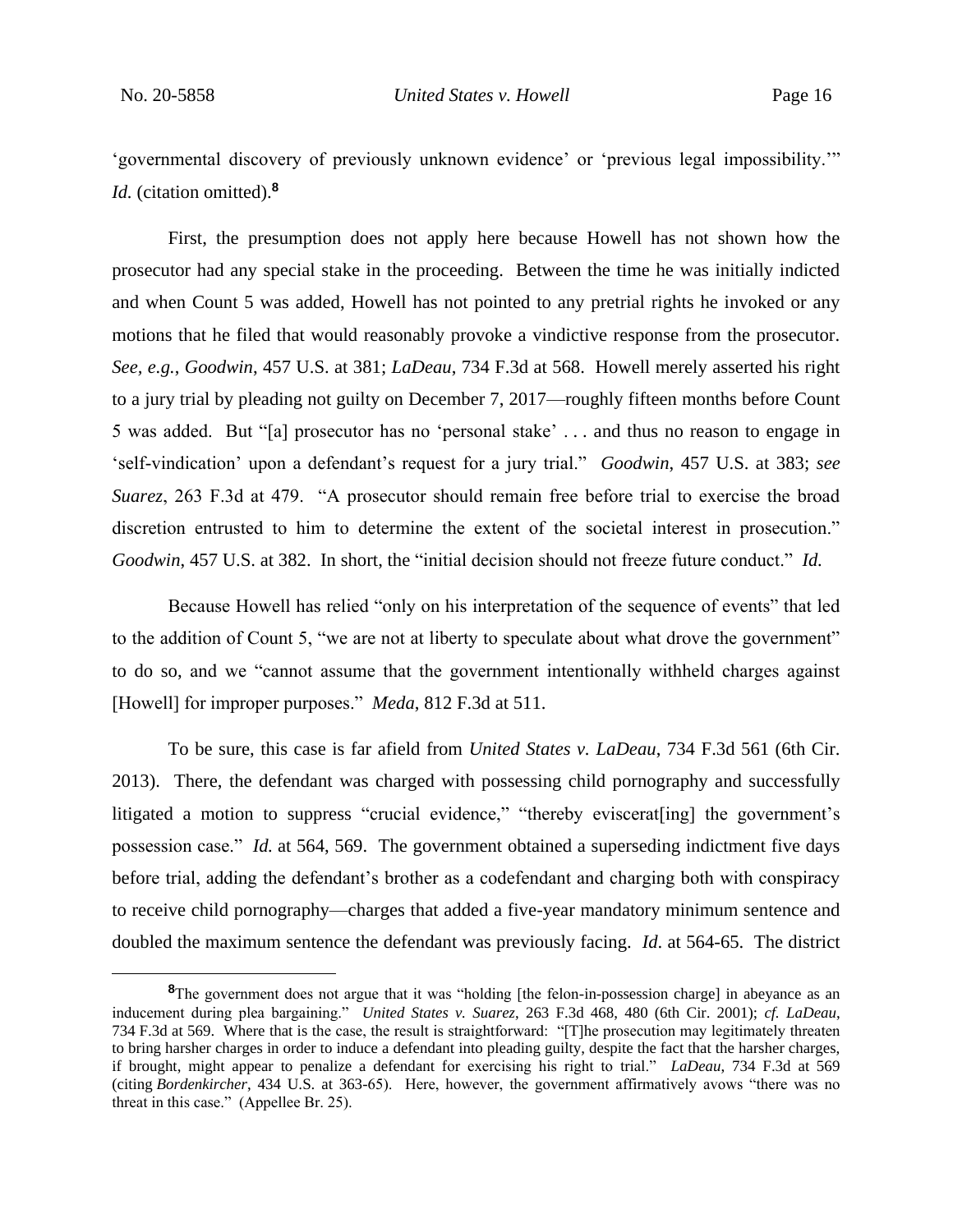court granted the defendant's motion to dismiss for prosecutorial vindictiveness after a hearing on the matter, and this court affirmed under an abuse-of-discretion standard. *Id.* at 565. We held that the prosecution had a stake in the defendant's right to file the suppression motion because it "forced the government to restart its prosecution from square one." *Id.* at 570. Nothing of that sort occurred here.

Second, Howell has not shown that the prosecutor acted unreasonably by adding the felon-in-possession charge. In contrast to *LaDeau*, the government did not change its theory, nor did Count 5 bring with it "longer mandatory minimums and maximums" than what was initially charged. *LaDeau*, 734 F.3d at 570. The maximum penalty for the felon-in-possession offense is ten years of imprisonment, whereas Counts 1 and 3 each carry a maximum of twenty-five years in prison, 18 U.S.C. § 2113(d), Count 2 carries a mandatory minimum of seven years and a maximum of life in prison, and Count 4 carries *a minimum of ten years* and a maximum of life in prison, 18 U.S.C. § 924 $(c)(1)(A)(ii)$ -(iii). Therefore, Howell has not shown a reasonable likelihood of vindictiveness.

But even if Howell was entitled to a presumption of vindictiveness (and he is not), the government has rebutted that presumption by showing that Count 5 was "not brought earlier because [it was] based on new evidence." *Suarez*, 263 F.3d at 480; *cf. LaDeau*, 734 F.3d at 566. The initial four-count indictment was filed on November 20, 2017. Defense counsel received a plea offer on June 13, 2018. The ballistics report was not prepared until September 6, 2018. About seven months later, on April 1, 2019, the government filed a superseding indictment, adding Count 5. The ballistics report was new and important evidence. In a charge for felon in possession of a firearm under  $\S 922(g)(1)$ , one element the government must prove is that "the firearm traveled in or affected interstate commerce." *United States v. Gardner*, 488 F.3d 700, 713 (6th Cir. 2007). The government was not required to do so for Counts 1 through 4.

The ballistics report was important because it showed that the firearm found in Howell's possession when he was arrested in Mississippi on October 24, 2017, was the same firearm that discharged the spent .45 caliber shell casing at the Reagan, Tennessee, bank on October 14, 2017. While Howell counters that Thompson already told the FBI on November 6, 2017, that "she believed that one of the firearms located in the vehicle at the time of her arrest was the gun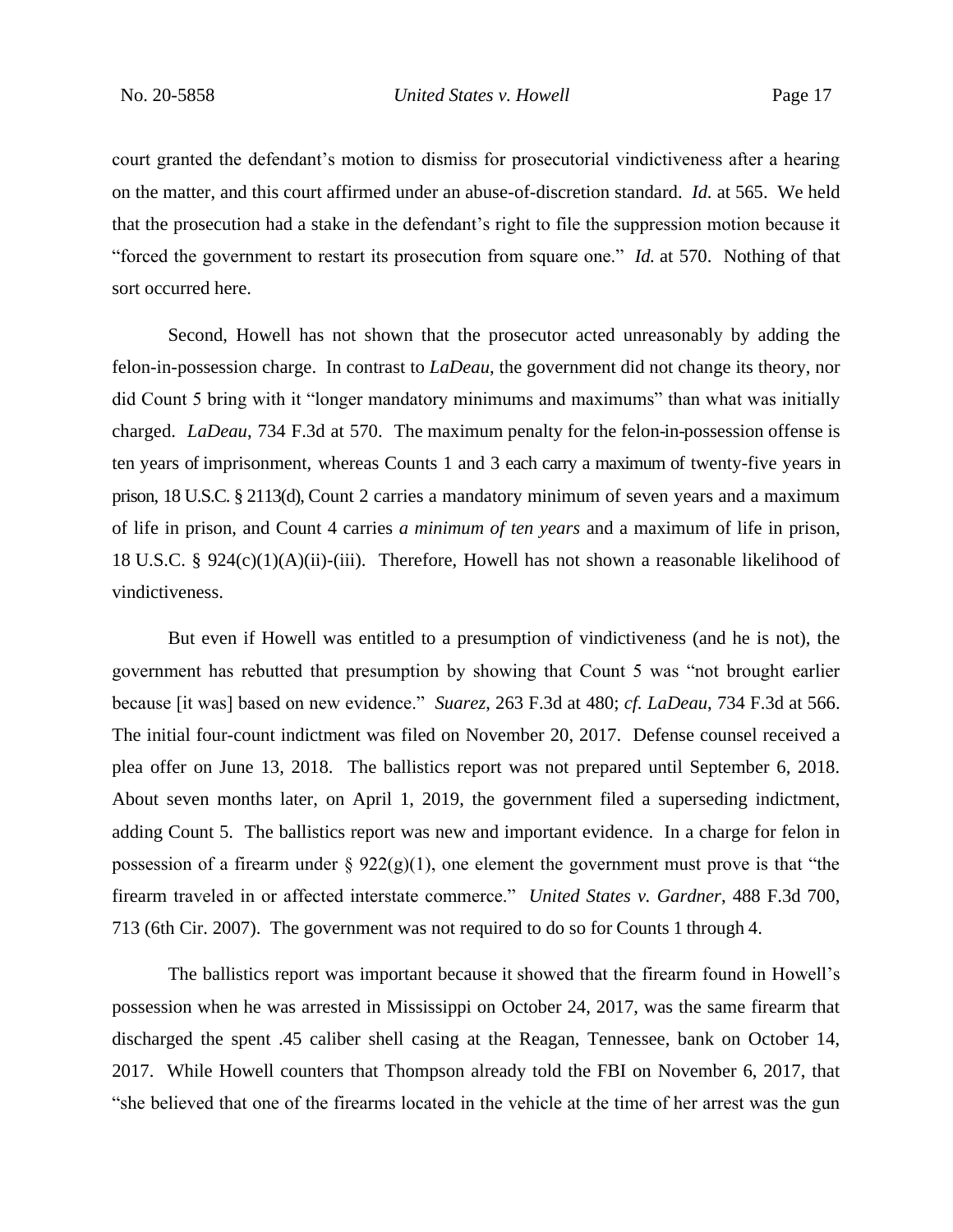utilized during the attempted bank robbery in Reagan, Tennessee," the government could not count on her cooperation because her change-of-plea hearing was continued twice before she finally pleaded guilty on October 18, 2019—long after the government added Count 5. Thus, the report was new evidence to support the charge in Count 5.

Accordingly, the denial of Howell's motion to bifurcate was not error.

#### IV.

Howell assigns two errors to the district court's calculation of his guidelines range: (1) a higher base offense level under USSG § 2A2.1(a)(1) for attempted first-degree murder, after applying the cross-reference at USSG  $\S 2K2.1(c)(1)(A)$ ; and (2) a two-level enhancement under USSG  $\S$  2B3.1(b)(4)(B) for "physically restrain [ing]" a person during the offense. "The prosecution has the burden to prove by a preponderance of the evidence that [an] enhancement applies." *United States v. Washington*, 715 F.3d 975, 984 (6th Cir. 2013). When reviewing challenges to sentence enhancements, "we review the district court's factual findings for clear error and its legal conclusions *de novo.*" *United States v. Bailey*, 973 F.3d 548, 571 (6th Cir. 2020).

The evidence supports application of  $\S 2A2.1(a)(1)$  and  $\S 2B3.1(b)(4)(B)$ .

# A.

The district court did not erroneously use the cross-reference at  $\S 2K2.1(c)(1)(A)$ , to impose the base offense level of 33 under § 2A2.1(a)(1) for attempted first-degree murder. In contending otherwise, Howell argues that he was not charged or convicted of an "assault crime" or "attempted murder" and that the evidence is insufficient to find that he possessed the specific intent to kill any of the tellers during the Reagan bank robbery. Howell's arguments are unavailing.

Under the guideline for unlawful possession of a firearm, the cross-reference states that "[i]f the defendant used or possessed any firearm . . . in connection with the commission or attempted commission of another offense, . . . apply," as relevant here, "§ 2X1.1 (Attempt, Solicitation, or Conspiracy) in respect to that other offense, if the resulting offense level is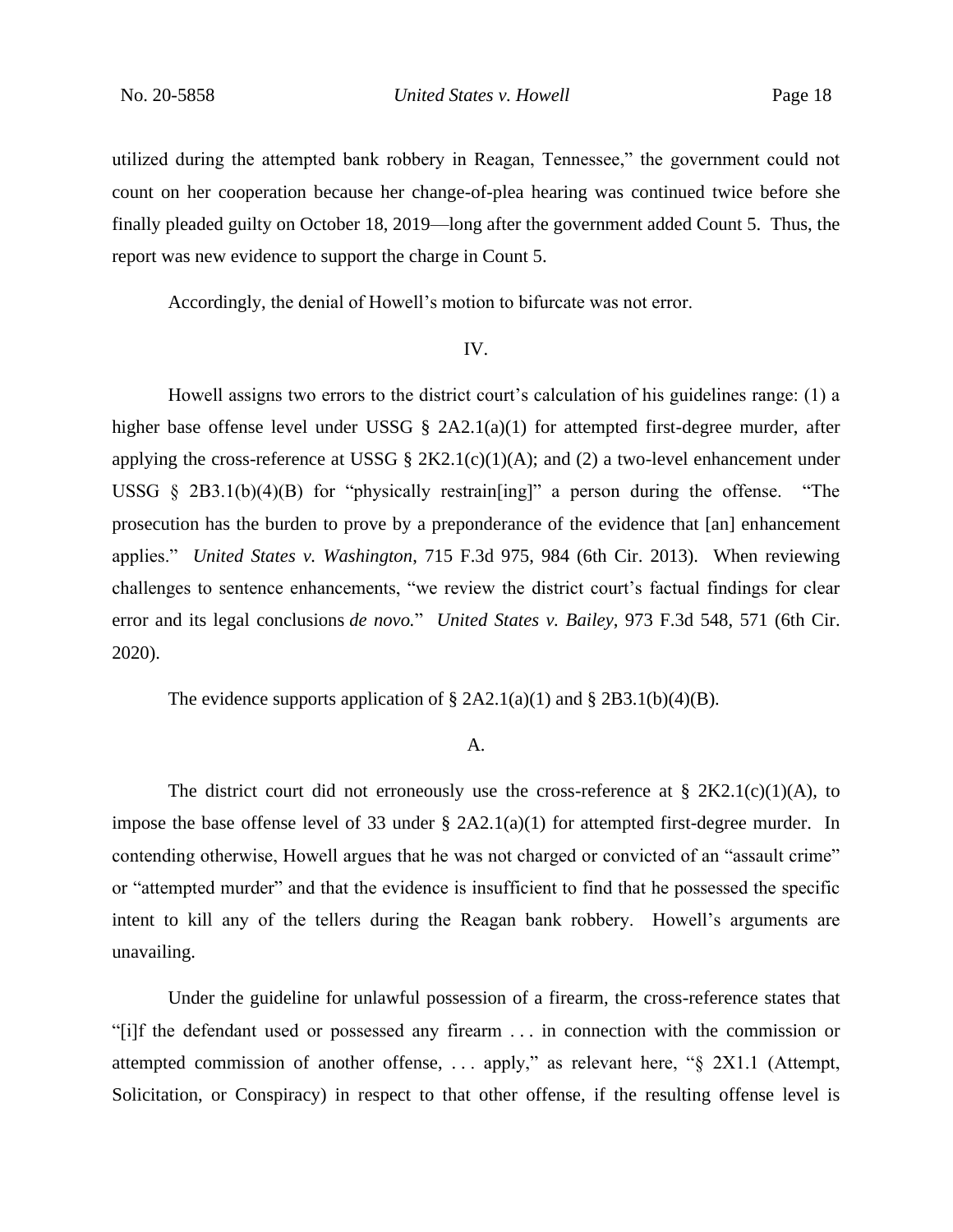greater than that determined above." USSG § 2K2.1(c)(1)(A). Section 2X1.1, in turn, instructs courts to impose "[t]he base offense level from the guideline for the substantive offense, plus any adjustments from such guideline for any intended offense conduct that can be established with reasonable certainty." USSG  $\S 2X1.1(a)$ . Howell used a firearm "in connection with ... another offense," so the cross-reference applies.

Contrary to Howell's position, "another offense" is defined as "any federal, state, or local offense . . . *regardless of whether a criminal charge was brought, or a conviction obtained*." USSG § 2K2.1(c)(1)(A), comment., n.14(C) (emphasis added). "The § 2K2.1(c) cross-reference allows a district court to consider what the defendant's sentence would have been for crimes other than the firearm possession, and use the higher of the two offense levels to compute the sentence." *United States v. Smith*, 196 F.3d 676, 685 (6th Cir. 1990). And the district court is not limited to selecting only "offenses that were charged in the indictment or that resulted in a conviction." *United States v. Cowan*, 196 F.3d 646, 649 (6th Cir. 1999) (collecting cases); *see also United States v. Callahan*, 801 F.3d 606, 629 (6th Cir. 2014).

Here, the district court chose to use the attempted murder guideline, § 2A2.1, because it provides a higher offense level, and the court found that Howell possessed the specific intent to kill. The court set Howell's base offense at 33 under  $\S$  2A2.1(a)(1), which applies "if the object of the offense would have constituted first degree murder." USSG  $\S$  2A2.1(a)(1). "First degree murder," for purposes of the guideline, "means conduct that . . . would constitute first degree murder under 18 U.S.C. § 1111." USSG § 2A2.1, comment., n. 1. In pertinent part, that statute states:

Murder is the unlawful killing of a human being with malice aforethought. Every murder perpetrated by . . . willful, deliberate, malicious, and premeditated killing; or committed in the perpetration of, or attempt to perpetrate, . . . robbery . . . is murder in the first degree.

# 18 U.S.C. § 1111(a).

"Although a murder may be committed without an intent to kill, an attempt to commit murder requires a specific intent to kill." *Braxton v. United States*, 500 U.S. 344, 351 n.\* (1991) (quoting 4 C. Torcia, Wharton's Criminal Law § 743, at 572 (14th ed. 1981)). To apply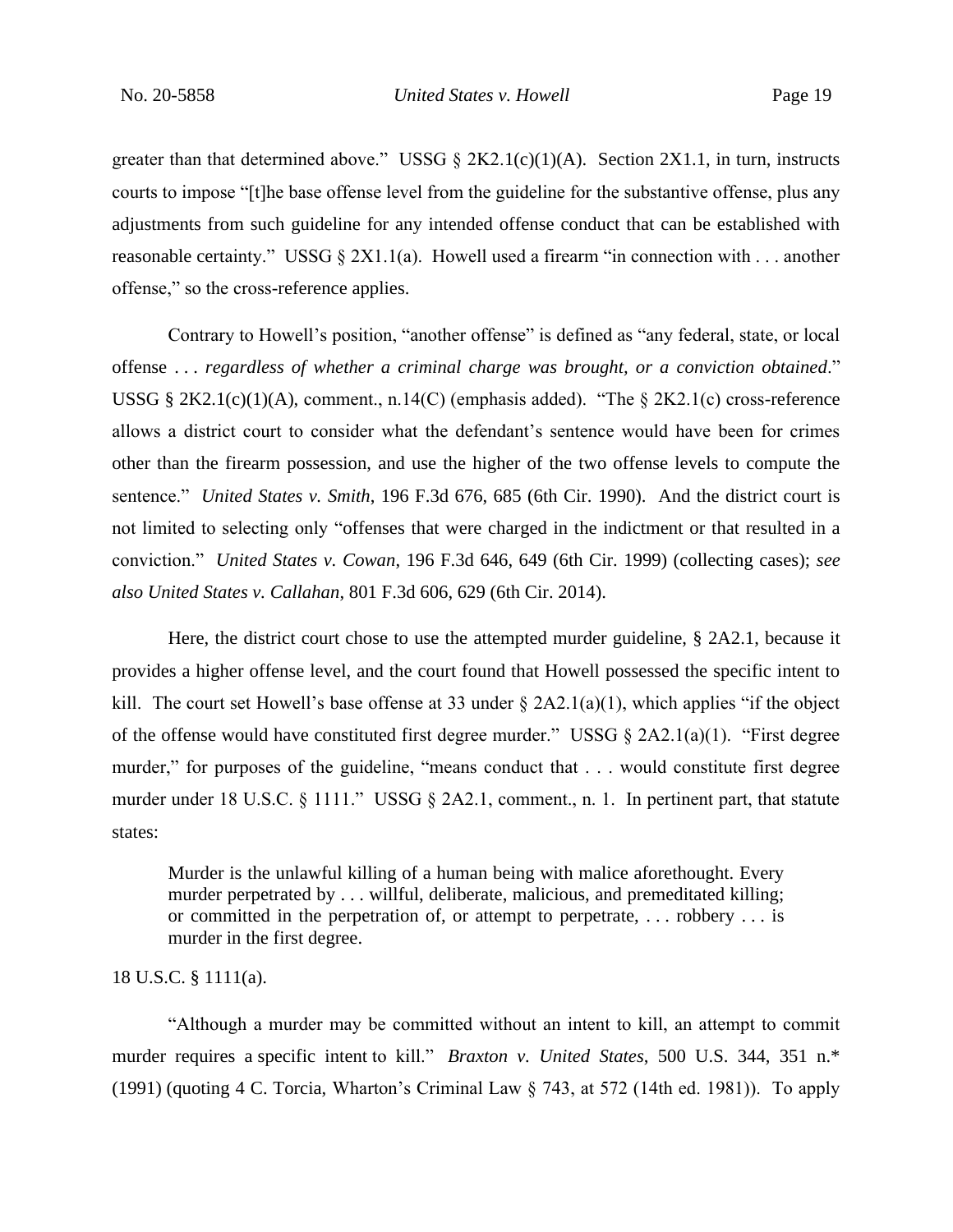the attempted murder guideline, the district court must find that the defendant possessed the specific intent to kill, unless the facts presented "inevitably lead to [such] a finding." *United States v. Morgan*, 687 F.3d 688, 697 (6th Cir. 2012).

This court has concluded that "specific intent to kill could be inferred from a defendant firing a gun aimed at an individual." *United States v. Bradford*, 822 F. App'x 335, 339 (6th Cir. 2020) (citing *United States v. James*, 575 F. App'x 588, 596-97 (6th Cir. 2014)).

The district court made a finding of specific intent, and that conclusion is supported by the evidence. Camper testified: "I walked up to the window, and I was looking at it. And he was coming from -- he would go from the teller window over to where I was in the door." "I really got close because -- so I could see the mask. I could see his glasses. I could see the shape of his narrow face. I could tell it was narrow and long." Howell "was mad," "shaking" the door, and ordering Camper to "open the damn door." Camper stated that "at that time, he shot, he shot the gun. I didn't know whether it was going to come through that window." When asked if she was standing in front of the window when the gun was fired, she replied, "I don't know if I had moved my head back or not. But, yes, I was right there" in front of the door. (PageID 722-23). This paralleled the district court's recitation of the incident in applying § 2A2.1.

In concluding that § 2A2.1 applied, the court reasoned:

Now the thing that sways the Court as much as anything in this particular situation is where the bullet was shot. The bullet was shot into the glass, which, according to the exhibits that the government has attached to its memorandum, the glass is located higher up in the door and would be located in the vicinity very near where Ms. Camper was standing and where her face or her head or her upper body would have been located.

. . . .

. . . [W]hat the Court needs to look at in these situations is *whether the defendant possessed the specific intent to kill.* And based upon the location of the bullet, where it was discharged, and the way it was discharged, it appears to the Court that Mr. Howell was not trying to get the door open, *he certainly possessed the intent to kill Ms. Camper*, except for the fact that the bulletproof glass prevented the bullet from going through.

(Emphasis added).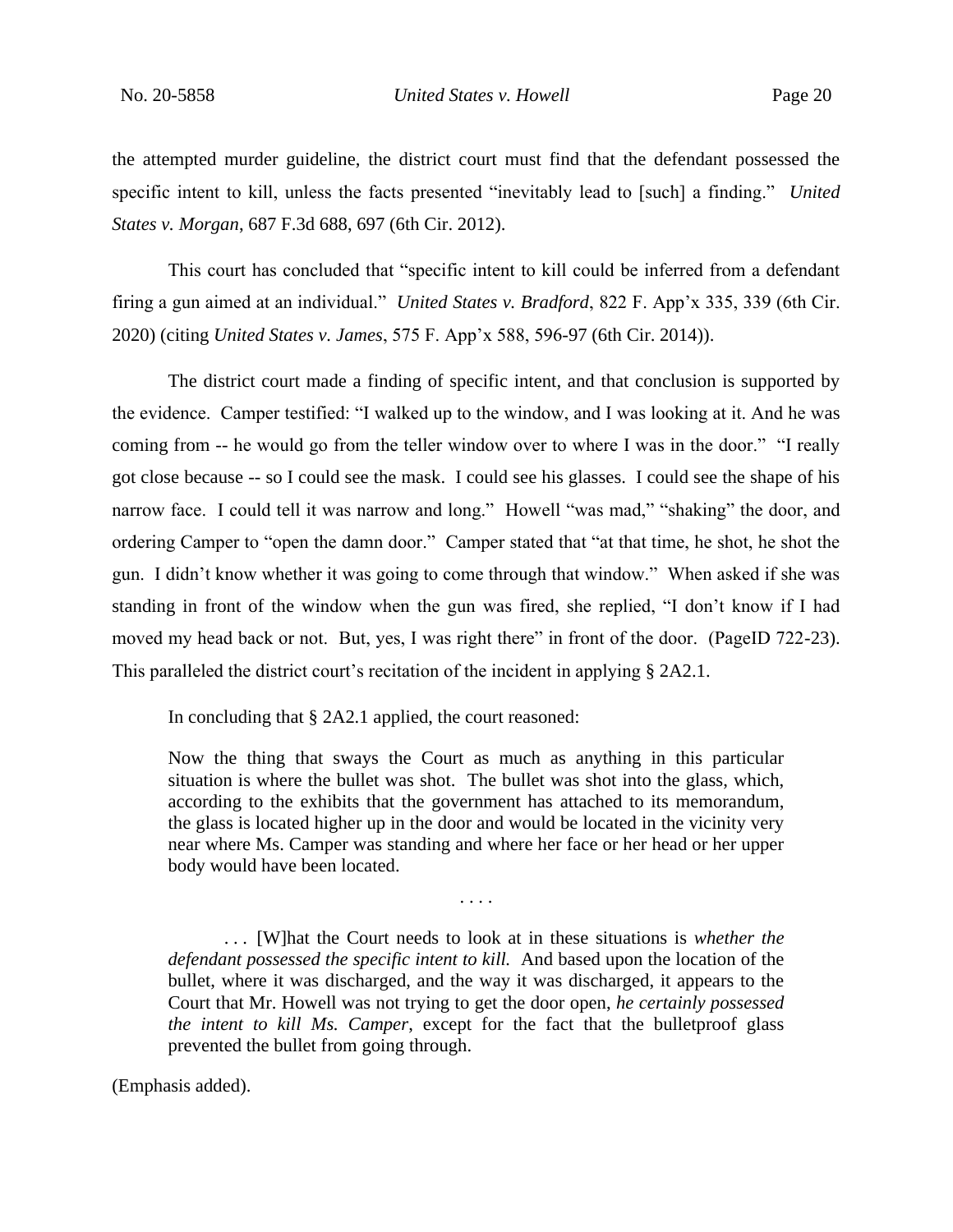The district court's finding is well-founded. We are not left with "the definite and firm conviction that a mistake has been committed." *United States v. Yancy*, 725 F.3d 596, 598 (6th Cir. 2013) (quoting *United States v. Gardner*, 649 F.3d 437, 442 (6th Cir. 2011)). Yet Howell argues that finding attempted first-degree murder "requires impermissible speculation" because there is "inadequate information in the record as to the location of the bullet-resistant material, the exact position of [Camper] on the other side of the door, and the characteristics of the door." He insists on "crime scene sketches," "measurements," and more. But the burden is a preponderance of the evidence, not beyond all reasonable doubt. *Washington*, 715 F.3d at 984. Further, such evidence would not help Howell. "All courts are in agreement that what is usually referred to as 'factual impossibility' is no defense to a charge of attempt." *United States v. Williams*, 553 U.S. 285, 300 (2008) (quoting 2 W. LaFave, Substantive Criminal Law § 11.5(a)(2) (2d ed. 2003)). No error was made here.

# B.

Howell's final challenge pertains to the two-level offense enhancement the district court imposed under USSG § 2B3.1(b)(4)(B) for Howell's conduct during the Reagan bank robbery. We reject his contention that a person was not "physically restrained" for purposes of  $§$  2B3.1(b)(4)(B).

The robbery guideline provides that a two-level offense increase applies "if any person was physically restrained to facilitate commission of the offense or to facilitate escape." USSG § 2B3.1(b)(4)(B). Section 2B3.1 does not define "physically restrained." Under the commentary "background," it contains only a general statement: "The guideline provides an enhancement for robberies where a victim was forced to accompany the defendant to another location, or was physically restrained by being tied, bound, or locked up." *Id.*, comment., backg'd. Thus, we look to the definitions of "general applicability" under the guidelines. USSG § 1B1.1, comment., n.1. In turn, § 1B1.1 defines "physically restrained" as "the forcible restraint of the victim such as by being tied, bound, or locked up." *Id.*, comment., n.1(L). Howell suggests this requires the use of "physical objects."